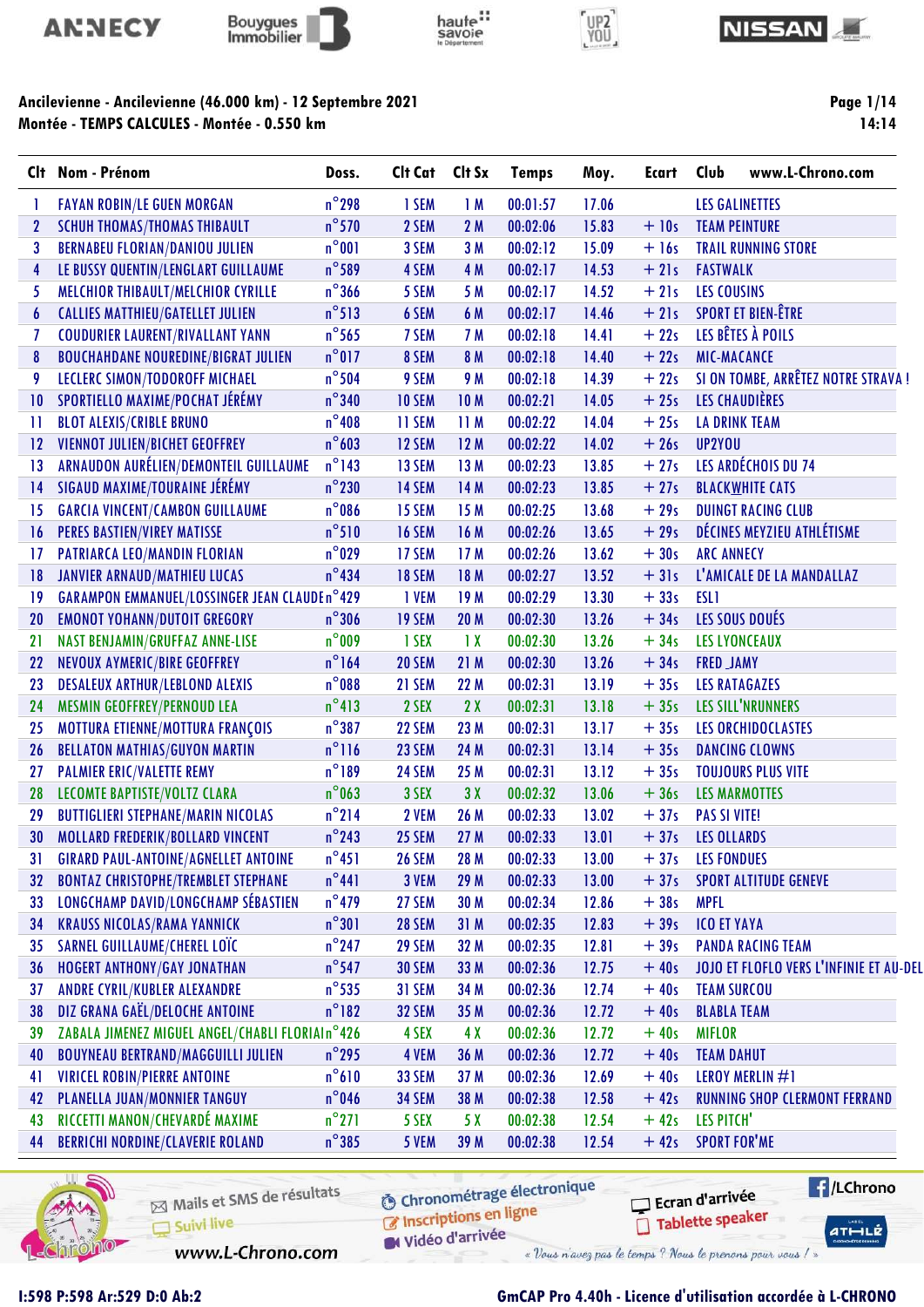









Page 2/14 14:14

|    | Clt Nom - Prénom                                | Doss.           | Clt Cat       | Clt Sx          | <b>Temps</b> | Moy.  | <b>Ecart</b> | Club                 | www.L-Chrono.com                |
|----|-------------------------------------------------|-----------------|---------------|-----------------|--------------|-------|--------------|----------------------|---------------------------------|
| 45 | <b>GEAY RENÉ/DELANOE GUILLAUME</b>              | $n^{\circ}$ 580 | 6 VEM         | 40 M            | 00:02:39     | 12.51 | $+43s$       |                      | LES CHAMOIS DU LAC BLEU         |
| 46 | <b>BOURGIE STÉPHANE/MOLLARD THOMAS</b>          | $n^{\circ}$ 546 | 7 VEM         | 41 M            | 00:02:39     | 12.49 | $+43s$       | <b>RUY</b>           |                                 |
| 47 | SAMUEL RENAUD/MICHAUD JULIEN                    | $n^{\circ}$ 558 | <b>35 SEM</b> | 42 M            | 00:02:40     | 12.45 | $+43s$       | <b>AU TALENT</b>     |                                 |
| 48 | PERRISSOUD KEVIN/TRANCHANT JÉRÔME               | $n^{\circ}$ 497 | <b>36 SEM</b> | 43 M            | 00:02:40     | 12.41 | $+44s$       |                      | <b>BALLON DE SUZE</b>           |
| 49 | <b>GICQUEL JEROME/WASSEF ALEXANDRE</b>          | $n^{\circ}$ 579 | 37 SEM        | 44 M            | 00:02:40     | 12.39 | $+44s$       | <b>DREAM TEAM</b>    |                                 |
| 50 | PERRIN MELISSA/FATA JORDAN                      | $n^{\circ}$ 585 | 6 SEX         | 6 X             | 00:02:40     | 12.38 | $+44s$       |                      | LES MONTAGNARDS DE LA YAUTE     |
| 51 | THENON ETIENNE/THENON SYLVAIN                   | $n^{\circ}$ 226 | <b>38 SEM</b> | 45 M            | 00:02:41     | 12.37 | $+44s$       | LES THÉNOUN          |                                 |
| 52 | <b>FONTAINE JEROME/BADELIER CHRISTOPHE</b>      | $n^{\circ}231$  | 8 VEM         | 46 M            | 00:02:41     | 12.35 | $+45s$       |                      | <b>NO LIMITS RACING TEAM</b>    |
| 53 | <b>CHARLES STÉPHANE/DUCHOSAL JULIEN</b>         | $n^{\circ}409$  | <b>39 SEM</b> | 47 M            | 00:02:41     | 12.33 | $+45s$       | PINGOUIN'S           |                                 |
| 54 | <b>CAMBOULIVES ALINE/COURTOIS KATIA</b>         | $n^{\circ}$ 052 | 1 VEF         | 1 F             | 00:02:41     | 12.33 | $+45s$       |                      | <b>RUNNEUSES 42,195</b>         |
| 55 | <b>MAGANA VINCENT/GAEBLER TIM</b>               | $n^{\circ}$ 073 | 9 VEM         | 48 M            | 00:02:41     | 12.31 | $+45s$       | <b>EQUIPE GAMA</b>   |                                 |
| 56 | <b>DOUGE THIBAULT/SALAMON NICOLAS</b>           | $n^{\circ}$ 469 | 40 SEM        | 49 M            | 00:02:42     | 12.30 | $+45s$       | <b>LES BABOS</b>     |                                 |
| 57 | <b>GRIVET RODOLPHE/L'HERMITTE PIERRE</b>        | $n^{\circ}477$  | 41 SEM        | 50 M            | 00:02:42     | 12.26 | $+46s$       | <b>BOJO RUN</b>      |                                 |
| 58 | <b>GRASLAND JÉRÔME/DAS NIEVES JEAN</b>          | $n^{\circ}$ 536 | 42 SEM        | 51 M            | 00:02:43     | 12.20 | $+47s$       |                      | <b>LA REVANCHE DES GSQUAD</b>   |
| 59 | <b>POUGET BRUNO/BUISSON EMILIEN</b>             | $n^{\circ}503$  | 43 SEM        | 52 M            | 00:02:43     | 12.20 | $+47s$       | <b>MAZARS</b>        |                                 |
| 60 | MURACZEWSKI STAN/BERTRAND ADÈLE                 | $n^{\circ}341$  | 7 SEX         | 7X              | 00:02:43     | 12.18 | $+47s$       |                      | BROTHERFROMANOTHERMOTHER        |
| 6  | ROUSSEAU FABRICE/BETEMPS ANTHONY                | $n^{\circ}$ 146 | 44 SEM        | 53 M            | 00:02:43     | 12.16 | $+47s$       |                      | <b>ROUSSEAU - BETEMPS</b>       |
| 62 | PIGNARRE LAURYN/REIS ODELIN                     | $n^{\circ}388$  | 8 SEX         | 8 X             | 00:02:44     | 12.14 | $+47s$       |                      | PAUPAU ET MAR ON VOUS ÉCLATE.   |
| 63 | LECOINTRE BORIS/ANDRÉ LÉNAIC                    | $n^{\circ}$ 561 | 1 VEX         | 9 X             | 00:02:44     | 12.13 | $+48s$       |                      | LA BELLE ET LA BÊTE             |
| 64 | <b>MEY ROMY/CHABERT STEPHEN</b>                 | $n^{\circ}$ 586 | 9 SEX         | 10X             | 00:02:44     | 12.10 | $+48s$       | <b>LES CHATONS</b>   |                                 |
| 65 | ZARRELLA KILLYAN/CASSE EMMANUEL                 | $n^{\circ}415$  | 45 SEM        | 54 M            | 00:02:44     | 12.08 | $+48s$       | <b>SUB2H40</b>       |                                 |
| 66 | <b>DUVIVIER THOMAS/VULLIET ETIENNE</b>          | $n^{\circ}$ 583 | 46 SEM        | 55 M            | 00:02:45     | 12.04 | $+49s$       | <b>LES WAMPAS</b>    |                                 |
| 67 | <b>FAVIER ROMAIN/MARTIN BARBARA</b>             | $n^{\circ}$ 263 | <b>10 SEX</b> | 11X             | 00:02:45     | 12.02 | $+49s$       | <b>RB CLUB</b>       |                                 |
| 68 | <b>GUICHERD LIONEL/REY JÉRÔME</b>               | $n^{\circ}$ 577 | <b>10 VEM</b> | 56 M            | 00:02:45     | 12.01 | $+49s$       |                      | LES TÉTONS EN FEUX              |
| 69 | <b>FONTAINE FABIEN/BLOT FABIEN</b>              | $n^{\circ}$ 292 | 47 SEM        | 57 M            | 00:02:45     | 12.00 | $+49s$       | <b>OPALE COAST</b>   |                                 |
| 70 | PERRILLAT-COLLOMB AURELIEN/GAY-PERRET JOEIn°345 |                 | 11 VEM        | 58 M            | 00:02:46     | 12.00 | $+49s$       |                      | CA ENVOIE DU PATÉ               |
| 71 | <b>GAILLARD CHLOÉ/BELLICAUD NINON</b>           | $n^{\circ}$ 506 | 1 SEF         | 2F              | 00:02:46     | 11.98 | $+50s$       |                      | <b>LES POULETTES EN BASKETS</b> |
| 72 | <b>TARI PIERRE/TÊTE MARTIN</b>                  | $n^{\circ}$ 096 | 48 SEM        | 59 M            | 00:02:46     | 11.96 | $+50s$       | <b>USAIN TEAM</b>    |                                 |
| 73 | <b>LOOS JULIEN/FISCHER EMMERICK</b>             | $n^{\circ}410$  | 49 SEM        | 60 M            | 00:02:46     | 11.95 | $+50s$       | <b>LES KNECKES</b>   |                                 |
| 74 | <b>FAURE JEREMY/FUZEAU FRANCK</b>               | $n^{\circ}$ 562 | <b>50 SEM</b> | 61 M            | 00:02:46     | 11.94 | $+50s$       |                      | LES TRAIL'HEURE DE L'APÉRO      |
| 75 | MOANESA JACARIA/CHALUMEAU ALAIN                 | $n^{\circ}$ 449 | 51 SEM        | 62 M            | 00:02:47     | 11.91 | $+51s$       | <b>TEAM ALFAB</b>    |                                 |
| 76 | VISERY CAROLINE/VISERY GRÉGORY                  | $n^{\circ}489$  | 11 SEX        | 12X             | 00:02:48     | 11.84 | $+52s$       | <b>LES DOUBYDOU</b>  |                                 |
| 77 | <b>FOLLIET CHARLES/BOUCHEX OLIVIER</b>          | $n^{\circ}433$  | <b>12 VEM</b> | 63 M            | 00:02:48     | 11.83 | $+52s$       | <b>CHAT</b>          |                                 |
| 78 | OLIVA JOSE/DUPRÉ JEAN MARIE                     | $n^{\circ}605$  | 52 SEM        | 64 M            | 00:02:48     | 11.82 | $+52s$       | <b>LOS CHASQUIS</b>  |                                 |
| 79 | <b>FRITSCH GABRIEL/HIRN ISABELLE</b>            | $n^{\circ}$ 244 | <b>12 SEX</b> | 13X             | 00:02:48     | 11.82 | $+52s$       | LES TUC'S            |                                 |
| 80 | <b>BABAZ ADRIEN/LOUIS GUILLERMO</b>             | $n^{\circ}460$  | 53 SEM        | 65 M            | 00:02:49     | 11.78 | $+53s$       | LA KINÉSI 38         |                                 |
| 81 | <b>SAUNEUF DAVID/SAUNEUF KARINE</b>             | $n^{\circ}$ 203 | 2 VEX         | 14X             | 00:02:49     | 11.76 | $+53s$       | <b>DUO SAU9</b>      |                                 |
| 82 | <b>TRANCHANT CAROLE/CHALLE MATTEO</b>           | $n^{\circ}312$  | 13 SEX        | 15X             | 00:02:49     | 11.76 | $+53s$       | MACAROVABAP          |                                 |
| 83 | <b>GERMANAZ BENOIT/DEGOUTTE STÉPHANE</b>        | $n^{\circ}$ 581 | <b>54 SEM</b> | 66 M            | 00:02:49     | 11.73 | $+53s$       |                      | <b>ARC BOYS GANG</b>            |
| 84 | <b>DUCLOS CHRISTIAN/TRIM YANN</b>               | $n^{\circ}$ 374 | <b>55 SEM</b> | 67 M            | 00:02:50     | 11.67 | $+54s$       | <b>LES CHISTYANN</b> |                                 |
| 85 | ROCHÈS JÉRÉMY/GOMES ALVES ALFREDO               | $n^{\circ}101$  | <b>56 SEM</b> | 68 M            | 00:02:51     | 11.62 | $+55s$       | <b>LES POULETS</b>   |                                 |
| 86 | SERVAJEAN RICHARD/SERVAJEAN REMY                | $n^{\circ}$ 198 | 57 SEM        | 69 M            | 00:02:52     | 11.56 | $+56s$       |                      | LES LIONS EN DUCATI             |
| 87 | LAKEHAL-AYAT MAÏSSANE/PRUNIER LUDOVIC           | $n^{\circ}368$  | <b>14 SEX</b> | 16X             | 00:02:52     | 11.56 | $+56s$       |                      | <b>LES MARSUPILAMIS</b>         |
| 88 | <b>CRUZ MATHIEU/SOUBIELLE ARNAUD</b>            | $n^{\circ}383$  | <b>15 SEX</b> | 17 <sub>X</sub> | 00:02:52     | 11.54 | $+56s$       | <b>FOURETON</b>      |                                 |



Mails et SMS de résultats Suivi live

**6** Chronométrage électronique

**E** /LChrono Ecran d'arrivée Tablette speaker

 $ATHULE$ 

C Inscriptions en ligne Widéo d'arrivée

www.L-Chrono.com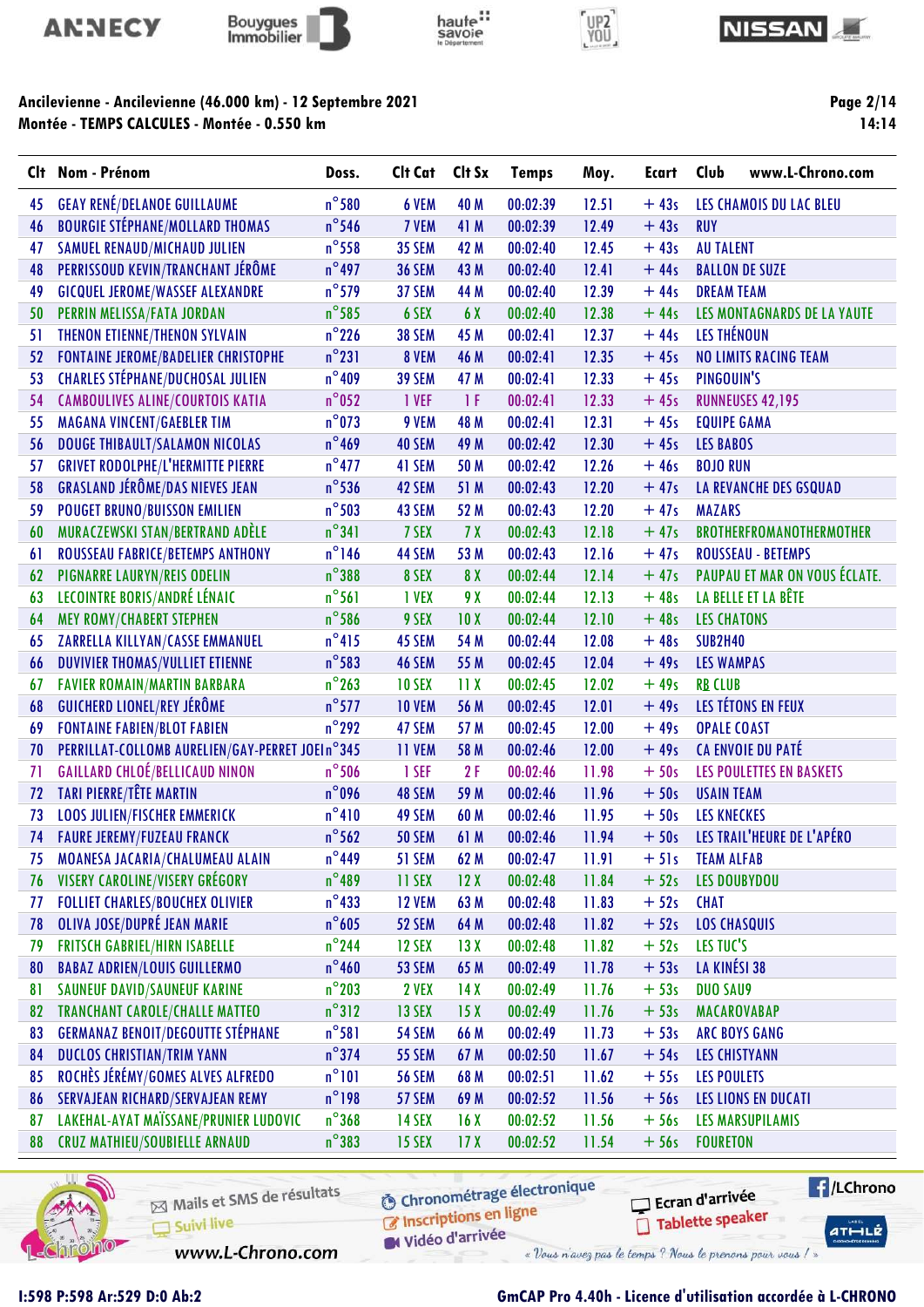









Page 3/14  $14:14$ 

| Clt | Nom - Prénom                             | Doss.           | Clt Cat       | Clt Sx          | <b>Temps</b> | Moy.  | <b>Ecart</b>             | Club                | www.L-Chrono.com                     |
|-----|------------------------------------------|-----------------|---------------|-----------------|--------------|-------|--------------------------|---------------------|--------------------------------------|
| 89  | <b>CASSAGNET ANAÏS/GIRARD PAULINE</b>    | $n^{\circ}185$  | 2 SEF         | 3F              | 00:02:52     | 11.54 | $+56s$                   |                     | <b>ARC GIRLS GANG</b>                |
| 90  | <b>FERRAZZI FABRICE/BIANCHI FREDERIC</b> | $n^{\circ}$ 278 | <b>13 VEM</b> | 70 M            | 00:02:52     | 11.53 | $+56s$                   | <b>YEPTEAM</b>      |                                      |
| 91  | <b>DERONZIER JEREMY/GERLIER LAURENT</b>  | $n^{\circ}$ 206 | <b>14 VEM</b> | 71 M            | 00:02:53     | 11.50 | $+57s$                   | <b>TEAM K-LU</b>    |                                      |
| 92  | <b>DESSEROIR JULIEN/TERMATE BRICE</b>    | $n^{\circ}$ 494 | <b>58 SEM</b> | 72 M            | 00:02:53     | 11.50 | $+57s$                   | <b>TEAM MORETTE</b> |                                      |
| 93  | <b>GARROT ANTOINE/SOCQUET ROMAIN</b>     | $n^{\circ}$ 455 | <b>59 SEM</b> | 73 M            | 00:02:53     | 11.49 | $+57s$                   | 118 218             |                                      |
| 94  | REVILLON JULIEN/LEGENDRE JULIEN          | $n^{\circ}$ 209 | <b>15 VEM</b> | 74 M            | 00:02:53     | 11.46 | $+57s$                   |                     | <b>TEAM EN CARTON</b>                |
| 95  | SINS GABRIEL/TASSE JÉRÔME                | $n^{\circ}367$  | 60 SEM        | 75 M            | 00:02:54     | 11.44 | $+57s$                   | <b>YAPLUKA!</b>     |                                      |
| 96  | PIDDAT GUILLAUME/GACHET MYRIAM           | $n^{\circ}419$  | 3 VEX         | 18X             | 00:02:54     | 11.42 | $+58s$                   | <b>MIMIGUIGUI</b>   |                                      |
| 97  | TERRIER FRANÇOIS/TERRIER CHRISTELLE      | $n^{\circ}$ 055 | <b>16 SEX</b> | 19X             | 00:02:54     | 11.41 | $+58s$                   |                     | <b>LES RAGOUTOUTOUS</b>              |
| 98  | SAUTIER ANGÉLIQUE/MERIENNE SIMON         | $n^{\circ}$ 498 | 17 SEX        | 20X             | 00:02:54     | 11.41 | $+58s$                   | <b>NUMÉROBIS</b>    |                                      |
| 99  | ANDRE GABRIEL/ZIELINSKI ANTOINE          | $n^{\circ}$ 192 | 61 SEM        | 76 M            | 00:02:54     | 11.41 | $+58s$                   |                     | LES FRICADELLES MOUSTACHUES          |
| 100 | <b>BIGOT EMMANUEL/GARROT CHRISTOPHE</b>  | $n^{\circ}$ 117 | <b>16 VEM</b> | 77 M            | 00:02:54     | 11.40 | $+58s$                   |                     | LES STOCHASTIQUES                    |
| 101 | <b>CARDIN THOMAS/CARDIN ANNE-CLAIRE</b>  | $n^{\circ}$ 568 | <b>18 SEX</b> | 21X             | 00:02:55     | 11.36 | $+59s$                   | <b>TAC</b>          |                                      |
| 102 | <b>GUILLEMOT ROBIN/BEUF CYRIL</b>        | $n^{\circ}$ 543 | 62 SEM        | 78 M            | 00:02:55     | 11.36 | $+59s$                   | <b>FIEUZAL</b>      |                                      |
| 103 | <b>FAYE THIERRY/CARUSO LIONNEL</b>       | $n^{\circ}$ 551 | <b>17 VEM</b> | 79 M            | 00:02:55     | 11.35 | $+59s$                   |                     | <b>TEAM CARILLONS</b>                |
| 104 | DIZ GRANA KARINE/DELETRAZ MATTHIEU       | $n^{\circ}$ 516 | 4 VEX         | 22X             | 00:02:55     | 11.34 | $+59s$                   | <b>JUTP</b>         |                                      |
| 105 | METRAL CHRISTOPHE/JOMARD AURÉLIEN        | $n^{\circ}$ 077 | <b>18 VEM</b> | 80 M            | 00:02:55     | 11.32 | $+59s$                   | MD3                 |                                      |
| 106 | <b>COLTEL LOIC/RAVINET MAXENCE</b>       | $n^{\circ}$ 223 | 63 SEM        | 81 M            | 00:02:56     | 11.29 | + 1m00s TEAMJUL          |                     |                                      |
| 107 | OSTINELLI RAPHAËL/BELLEVILLE BENJAMIN    | $n^{\circ}608$  | 64 SEM        | 82 M            | 00:02:56     | 11.28 | + 1m00s TEAM RAMPO       |                     |                                      |
|     | <b>108 SAGE JOHNNY/BRUGIÈRE STEEVE</b>   | $n^{\circ}080$  | 65 SEM        | 83 M            | 00:02:56     | 11.28 |                          |                     | + 1m00s TRANQUILOU BILOU             |
| 109 | <b>COQUERY GUILLAUME/COQUERY CLÉMENT</b> | $n^{\circ}$ 334 | <b>66 SEM</b> | 84 M            | 00:02:56     | 11.27 | + 1m00s BI'COQ TEAM      |                     |                                      |
| 110 | <b>KEMPF CÉCILE/ANDEVERT ARNAUD</b>      | $n^{\circ}002$  | 5 VEX         | 23X             | 00:02:57     | 11.24 |                          |                     | + 1m00s LES DEUX MARMOTTES           |
| 111 | HERVE LAURA/MICHAUD SÉBASTIEN            | $n^{\circ}$ 250 | <b>19 SEX</b> | 24X             | 00:02:57     | 11.24 | + 1m01s TINTIN ET MILOU  |                     |                                      |
| 112 | <b>COURSON CECILE/MACHET VINCENT</b>     | $n^{\circ}$ 045 | <b>20 SEX</b> | 25X             | 00:02:57     | 11.24 |                          |                     | + 1m01s LES FERRETS CAPIENS          |
| 113 | <b>SCHOOR NICOLAS/WINGER THIBAUT</b>     | $n^{\circ}$ 509 | 67 SEM        | 85 M            | 00:02:57     | 11.24 |                          |                     | + 1m01s LES QUICHES LORRAINES        |
| 114 | LESUEUR JULIETTE/VULLIET COLINE          | $n^{\circ}040$  | 3 SEF         | 4F              | 00:02:57     | 11.23 | $+$ 1m01s JUJU ET COCO   |                     |                                      |
| 115 | <b>BINCHET CAROLINE/BINCHET CLAUDE</b>   | $n^{\circ}$ 287 | <b>21 SEX</b> | 26X             | 00:02:57     | 11.23 | + 1m01s VELOSOPHIE       |                     |                                      |
| 116 | LIONNET LUCAS/VULLIOUD GUILLAUME         | $n^{\circ}$ 211 | 68 SEM        | 86 M            | 00:02:57     | 11.22 |                          |                     | + 1m01s LES MARCELLAZIENS            |
| 117 | <b>ROZOY MANON/HUGUES ROBIN</b>          | $n^{\circ}$ 584 | <b>22 SEX</b> | 27 <sub>X</sub> | 00:02:57     | 11.19 | + 1m01s LES IUBIT        |                     |                                      |
| 118 | <b>RAULT PIERRE/MESSAGER ROMAIN</b>      | $n^{\circ}327$  | 69 SEM        | 87 M            | 00:02:57     | 11.19 |                          |                     | + 1m01s LES MEGAS ALLIGATORS         |
| 119 | <b>DESMONTAIS ANDY/DIGOIN LOUIS</b>      | $n^{\circ}$ 279 | <b>70 SEM</b> | 88 M            | 00:02:58     | 11.18 | + 1m01s LES MUGIWARA     |                     |                                      |
|     | 120 VOISIN CLEMENT/FAZY MAXENCE          | $n^{\circ}303$  | 71 SEM        | 89 M            | 00:02:58     | 11.18 | + 1m02s LES SICLOCHES    |                     |                                      |
| 121 | <b>MARTINEZ FRÉDÉRIC/MARTINEZ VICTOR</b> | $n^{\circ}102$  | 72 SEM        | 90 M            | 00:02:58     | 11.17 | $+$ 1m02s IPON           |                     |                                      |
| 122 | MONTARU ESTIBALIZ/COTTEAUX ELISE         | $n^{\circ}300$  | 4 SEF         | 5 F             | 00:02:58     | 11.16 |                          |                     | + 1m02s LES FILLES DE RUN IN ANNECY  |
| 123 | <b>GERARD NICOLAS/PONSEAU MARIE</b>      | $n^{\circ}115$  | <b>23 SEX</b> | 28 X            | 00:02:58     | 11.15 | + 1m02s TEAM DÉNIVELÉ    |                     |                                      |
| 124 | DE LA TOURRETTE THIBAUT/GUINET FABIEN    | $n^{\circ}$ 195 | <b>19 VEM</b> | 91 M            | 00:02:58     | 11.14 | + 1m02s CORSAS FOREVER   |                     |                                      |
| 125 | <b>DERUAZ MICKAËL/FAVRE FABRICE</b>      | $n^{\circ}291$  | 73 SEM        | 92 M            | 00:02:58     | 11.13 |                          |                     | + 1m02s LES FOUS DE LA YAUTE         |
| 126 | <b>CASTAGNET LIONEL/HABRANT ESTELLE</b>  | $n^{\circ}$ 035 | <b>24 SEX</b> | 29 X            | 00:02:59     | 11.11 | + 1m03s LES ARCHI-ARC    |                     |                                      |
| 127 | PARRON ALIZÉE/DEMPURE THOMAS             | $n^{\circ}108$  | <b>25 SEX</b> | 30X             | 00:02:59     | 11.11 | + 1m03s PEPETTE ET TOZZI |                     |                                      |
| 128 | PAILLARDET FLORENT/PAILLARDET BRUNO      | $n^{\circ}$ 238 | <b>20 VEM</b> | 93 M            | 00:02:59     | 11.10 |                          |                     | + 1m03s RUNNERS CLUB TOURS EN SAVOIE |
| 129 | <b>MAGE CEDRIC/RICHARD DAMIEN</b>        | $n^{\circ}518$  | 74 SEM        | 94 M            | 00:03:00     | 11.04 |                          |                     | + 1m04s LES DIOTS DU STADE           |
| 130 | CASSÉ JULY/CAILLAT AYMERIC               | $n^{\circ}$ 141 | <b>26 SEX</b> | 31X             | 00:03:00     | 11.03 | + Im04s CAILLACASSE      |                     |                                      |
| 131 | <b>GRILLET ALAIN/PAITREAULT MANUEL</b>   | $n^{\circ}$ 138 | 21 VEM        | 95 M            | 00:03:00     | 11.02 | + 1m04s MANUREVA         |                     |                                      |
|     | <b>132 FEUGIER BASTIEN/FEUGIER SIMON</b> | $n^{\circ}$ 260 | 75 SEM        | 96 M            | 00:03:00     | 11.02 | + 1m04s TEAM ADIFICIA    |                     |                                      |

haute:



Mails et SMS de résultats Suivi live

**6** Chronométrage électronique Inscriptions en ligne

Ecran d'arrivée Tablette speaker **E** /LChrono

 $ATHLZ$ 

Vidéo d'arrivée

www.L-Chrono.com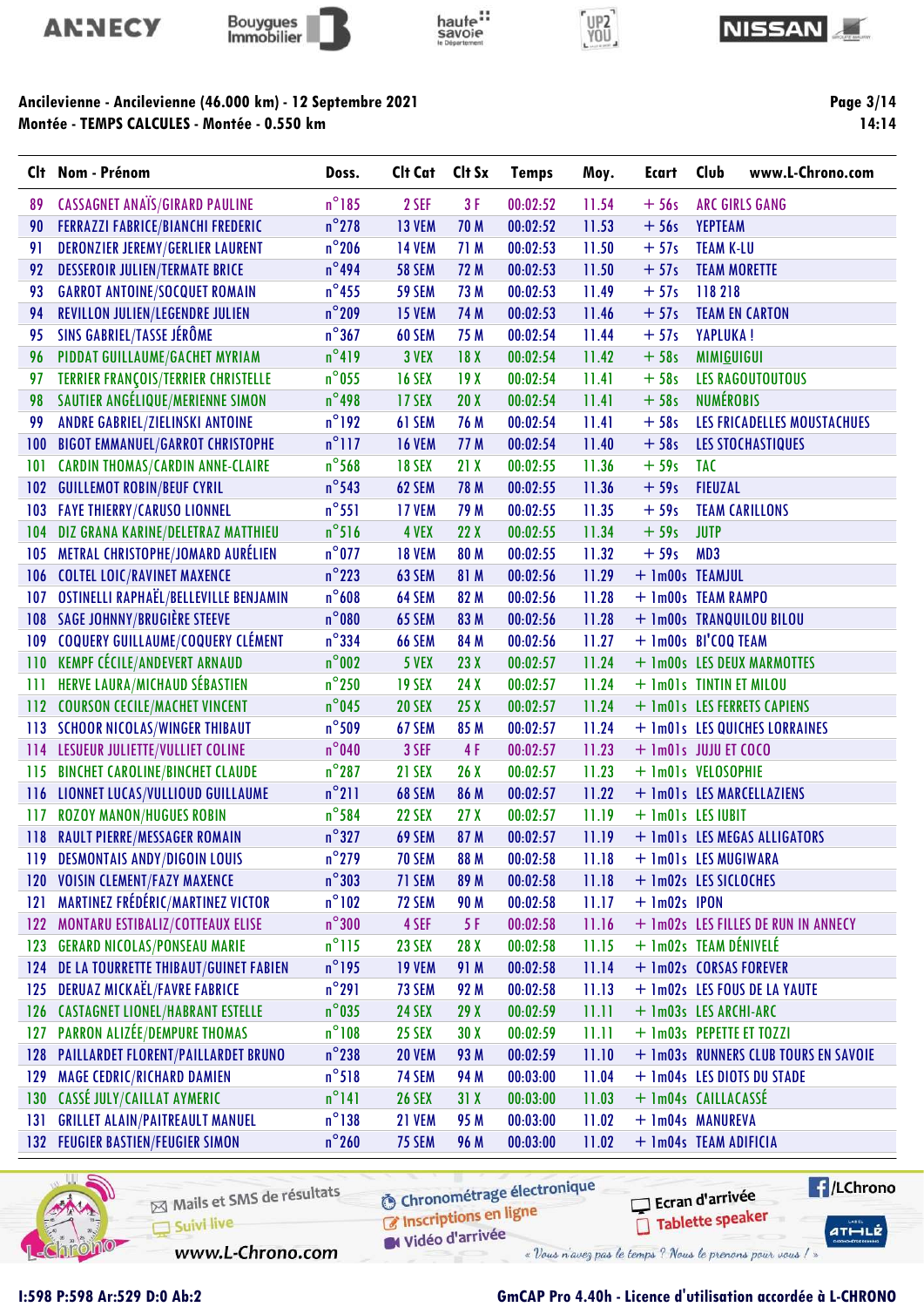









Page 4/14 14:14

|     | Clt Nom - Prénom                                | Doss.           | Clt Cat       | Clt Sx          | <b>Temps</b> | Moy.  | Ecart               | www.L-Chrono.com<br>Club            |
|-----|-------------------------------------------------|-----------------|---------------|-----------------|--------------|-------|---------------------|-------------------------------------|
| 133 | <b>BELMOUNES ALEXANDRE/BELMOUNES HAMID</b>      | $n^{\circ}$ 157 | <b>76 SEM</b> | 97 M            | 00:03:00     | 11.01 |                     | + 1m04s BELMOUNÈS                   |
| 134 | FRAPPÉ LUCILE/GONNARD MARION                    | $n^{\circ}$ 188 | 5 SEF         | 6 F             | 00:03:01     | 11.00 | + 1m04s MAR_LU      |                                     |
| 135 | <b>GAY MATHILDE/ROLLAND JULIEN</b>              | $n^{\circ}$ 006 | <b>27 SEX</b> | 32 X            | 00:03:01     | 10.99 |                     | + 1m05s MATHILDE JULIEN             |
| 136 | <b>DEHON NADEGE/RAUWEL GUILLAUME</b>            | $n^{\circ}$ 095 | <b>28 SEX</b> | 33 X            | 00:03:01     | 10.99 |                     | + 1m05s LES DEGOMMES                |
| 137 | JEANNIN SOLANGE/ANTOINE RAVOUX                  | $n^{\circ}$ 269 | <b>29 SEX</b> | 34 X            | 00:03:01     | 10.98 |                     | + 1m05s PLOUCPÉCORE                 |
| 138 | RABOUTOT JEAN-NOËL/RABOUTOT BENOÎT              | $n^{\circ}251$  | 77 SEM        | 98 M            | 00:03:01     | 10.94 |                     | + 1m05s CAPSUL'TEAM PÈRE ET FILS    |
| 139 | MICHET GUILLAUME/JOUBERT OLIVIER                | $n^{\circ}360$  | <b>78 SEM</b> | 99 M            | 00:03:02     | 10.94 |                     | + 1m05s RUN YOU LIKE A HURRICANE    |
| 140 | MARGUERETTAZ KARINE/CHATEL JEAN-CLAUDE          | $n^{\circ}$ 025 | 6 VEX         | 35X             | 00:03:02     | 10.93 |                     | + Im06s KARINE JC                   |
| 141 | <b>GULLY NADIA/AMIACH JONATHAN</b>              | $n^{\circ}377$  | <b>30 SEX</b> | 36X             | 00:03:02     | 10.93 |                     | + 1m06s VERTACO-CHARTROUSINS        |
| 142 | <b>GRANDMAISON MARIELLE/REDON ADRIEN</b>        | $n^{\circ}$ 075 | <b>31 SEX</b> | 37X             | 00:03:02     | 10.93 |                     | + 1m06s MARIELLE_ADRIEN             |
| 143 | MENANT GUILLAUME/BINESSE BASTIEN                | $n^{\circ}$ 174 | <b>79 SEM</b> | <b>100 M</b>    | 00:03:02     | 10.91 |                     | + 1m06s P'TIT BOUCANAIS             |
| 144 | PIN LAURENT/GUEPRATTE BERNARD                   | $n^{\circ}$ 555 | <b>22 VEM</b> | 101 M           | 00:03:02     | 10.91 | + 1m06s GUEPIN      |                                     |
| 145 | RAMU LUCILE/D'AGOSTIN SANDRA                    | $n^{\circ}328$  | 6 SEF         | 7F              | 00:03:02     | 10.91 |                     | + 1m06s RUN FASTER, DRINK SOONER    |
| 146 | PERROCHAUD ALIDA/PICHON JEROME                  | $n^{\circ}361$  | 7 VEX         | 38 X            | 00:03:02     | 10.89 | $+$ 1m06s JAP       |                                     |
| 147 | <b>MARTINEZ ROBIN/GRUFFAT JÉRÉMY</b>            | $n^{\circ}$ 219 | 80 SEM        | 102 M           | 00:03:02     | 10.88 |                     | + 1m06s MOITIÉ-MOITIÉ               |
| 148 | KOWALSKI RODOLPHE/LOMBARDINI SAMUEL             | $n^{\circ}482$  | 81 SEM        | 103 M           | 00:03:03     | 10.86 |                     | + 1m07s LES TOURISTES               |
| 149 | <b>BOUDIN GILLES/DONZEL AMANDINE</b>            | $n^{\circ}$ 037 | <b>32 SEX</b> | 39X             | 00:03:03     | 10.84 |                     | + 1m07s DUO DE CHOC'OLAC            |
| 150 | <b>ZELLER ROBIN/ZELLER MARILOU</b>              | $n^{\circ}381$  | <b>33 SEX</b> | 40 X            | 00:03:03     | 10.84 |                     | + 1m07s TEAM ZELLER                 |
| 151 | CHATELAIN-CADET MAURICE/FAVRE-VICTOIRE SAIn°492 |                 | <b>34 SEX</b> | 41 X            | 00:03:03     | 10.83 |                     | + 1m07s INTERSTELLAR                |
| 152 | ROUGELOT NOÉMIE/CATTET MATHIS                   | $n^{\circ}$ 004 | <b>35 SEX</b> | 42 X            | 00:03:03     | 10.83 |                     | + 1m07s TEAM CHABERT                |
| 153 | <b>LAMBERT LAURA/ISABELLE TEDDY</b>             | $n^{\circ}370$  | <b>36 SEX</b> | 43 X            | 00:03:04     | 10.79 |                     | + 1m08s THE OLALACOUPLE             |
|     | <b>154 SILVESTRE MARIE/SILVESTRE CAROLINE</b>   | $n^{\circ}$ 217 | 7 SEF         | 8F              | 00:03:04     | 10.78 |                     | + 1m08s LES SŒURETTES               |
| 155 | <b>ARCIN MAUD/ARCIN MAY</b>                     | $n^{\circ}$ 348 | 8 SEF         | 9F              | 00:03:04     | 10.77 |                     | + 1m08s LES MAXI-TAUPES             |
| 156 | MOREAU NICOLAS/COUZINIÉ PATRICE                 | $n^{\circ}$ 545 | 82 SEM        | 104 M           | 00:03:04     | 10.77 |                     | + 1m08s LES SPORTIFS DU DIMANCHE    |
| 157 | JOSSERAND ALEXIS/AUBIN ALEXANDRA                | $n^{\circ}015$  | <b>37 SEX</b> | 44 X            | 00:03:05     | 10.74 | $+$ 1m09s /         |                                     |
| 158 | MERMILLOD STEPHANIE/GIGLIO MELANIE              | $n^{\circ}$ 268 | 2 VEF         | 10F             | 00:03:05     | 10.74 |                     | + 1m09s STEPH ET MELA               |
| 159 | MAHIEUX STEPHANIE/FAIVRE-ROUSSEL SYLVAIN        | $n^{\circ}$ 272 | 8 VEX         | 45 X            | 00:03:05     | 10.74 |                     | + 1m09s LES DINGOS DU VÉLO          |
| 160 | DAMBRINE THIBAULT/OLLIVE CHRISTOPHE             | $n^{\circ}512$  | 83 SEM        | 105 M           | 00:03:05     | 10.73 | + 1m09s LES BIBS    |                                     |
| 161 | <b>DURAND MATHIEU/LELIEUR SÉBASTIEN</b>         | $n^{\circ}470$  | <b>23 VEM</b> | 106 M           | 00:03:06     | 10.68 |                     | + 1m10s STURMBIO                    |
| 162 | <b>REAL HUGO/PAULME JIMMY</b>                   | $n^{\circ}$ 454 | 84 SEM        | 107 M           | 00:03:06     | 10.67 |                     | + 1m10s CHEVILLE ET GENOU EN MOUSSE |
|     | <b>COURLET MARIE/THIEBLEMONT ALEXANDRE</b>      | $n^{\circ}110$  | 9 VEX         | 46 X            | 00:03:06     | 10.67 |                     | + 1m10s LOVETOURNESOL               |
|     | 164 JOURDAN PHILIPPE/JOURDAN CELIA              | $n^{\circ}$ 193 | <b>38 SEX</b> | 47 <sub>X</sub> | 00:03:06     | 10.67 | + 1m10s CELPHIL     |                                     |
| 165 | <b>GATTUSO MATTIA/CALVAT BENJAMIN</b>           | $n^{\circ}061$  | <b>39 SEX</b> | 48 X            | 00:03:06     | 10.66 |                     | + 1m10s LES CHAMEAUX                |
| 166 | <b>DEPREZ ADRIEN/HALL MATHILDE</b>              | $n^{\circ}$ 423 | <b>40 SEX</b> | 49 X            | 00:03:06     | 10.65 |                     | + 1m10s LICORNES EN COLÈRE          |
| 167 | <b>FRASSE FLORENT/PICHET CÉDRIC</b>             | $n^{\circ}$ 235 | <b>85 SEM</b> | 108 M           | 00:03:07     | 10.64 | $+$ 1m10s $CED$ FLO |                                     |
| 168 | RYCKAERT JOHANN/MERDOVIC GUILLAUME              | $n^{\circ}$ 493 | <b>86 SEM</b> | 109 M           | 00:03:07     | 10.63 |                     | + 1m11s TEAM SEMNOZ                 |
| 169 | BRAS JÉRÉMY/CHAVANNE HUGO                       | $n^{\circ}120$  | 87 SEM        | 110M            | 00:03:07     | 10.62 |                     | + 1m11s TEAM SOLELY                 |
| 170 | <b>MANDEL STEPHANE/IRLES DIDIER</b>             | $n^{\circ}$ 502 | <b>24 VEM</b> | 111M            | 00:03:07     | 10.60 |                     | + 1m11s TO BE DEFINED               |
| 171 | <b>GOMERIEUX ERIC/FRIEDMANN JEROME</b>          | $n^{\circ}$ 290 | <b>25 VEM</b> | 112 M           | 00:03:08     | 10.57 |                     | + 1m12s LES RÉMOIS                  |
| 172 | <b>MARRA PAULINE/PICCON ARNAUD</b>              | $n^{\circ}$ 567 | 41 SEX        | 50 X            | 00:03:08     | 10.56 |                     | + 1m12s TEAM CHABERT                |
| 173 | MILLAN SYLVÈRE/MILLAN CORALIE                   | $n^{\circ}$ 172 | 42 SEX        | 51 X            | 00:03:08     | 10.53 | $+$ 1m12s $MM$      |                                     |
| 174 | DOUSTEYSSIER AUDREY/DABET ANNE-LAURE            | $n^{\circ}308$  | 9 SEF         | 11F             | 00:03:09     | 10.53 |                     | + 1m12s LES MONOPARAS               |
| 175 | <b>FERRY OLIVIER/BARTHES QUENTIN</b>            | $n^{\circ}$ 557 | 88 SEM        | 113M            | 00:03:09     | 10.52 |                     | + 1m13s FERRYGOLO                   |
|     | 176 PASQUIER MATHIEU/LUCCHINI SÉBASTIEN         | $n^{\circ}$ 239 | <b>89 SEM</b> | 114M            | 00:03:09     | 10.50 |                     | + 1m13s FRANCHEMENT C'EST BIENG     |



Mails et SMS de résultats Suivi live

**6** Chronométrage électronique C Inscriptions en ligne

Vidéo d'arrivée

www.L-Chrono.com

« Vous n'avez pas le temps ? Nous le prenons pour vous / »

Ecran d'arrivée

Tablette speaker

**E** /LChrono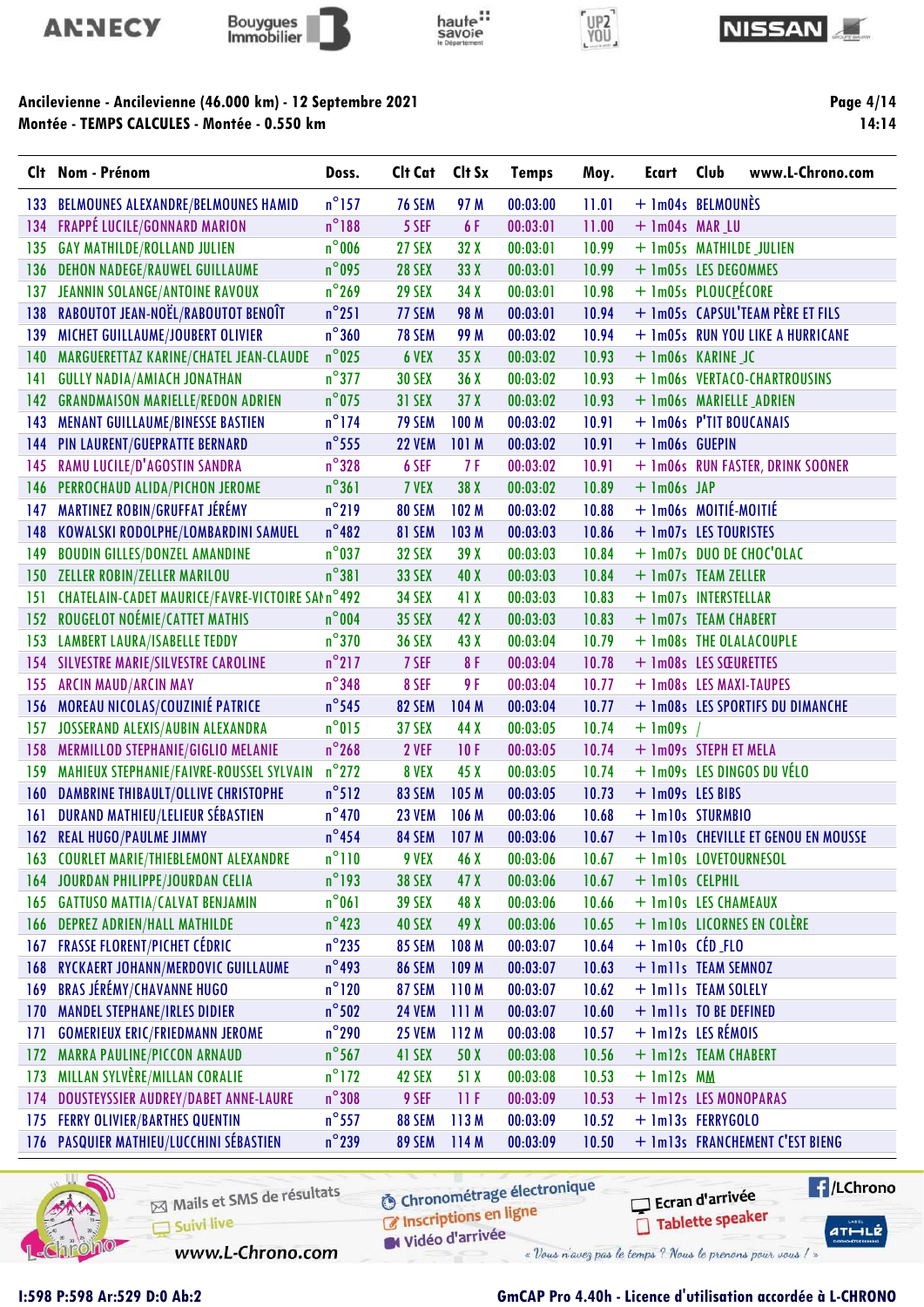









|            | Clt Nom - Prénom                            | Doss.           | Clt Cat        | Clt Sx           | <b>Temps</b> | Moy.  | Ecart                       | Club | www.L-Chrono.com                         |
|------------|---------------------------------------------|-----------------|----------------|------------------|--------------|-------|-----------------------------|------|------------------------------------------|
| 177        | <b>BEDARD LUDOVIC/BEDARD MATEA</b>          | $n^{\circ}$ 199 | 43 SEX         | 52 X             | 00:03:09     | 10.49 | + 1m13s LUMADOTÉA           |      |                                          |
| 178        | <b>BONNET MÉRIADEC/BOUSQUET THOMAS</b>      | $n^{\circ}$ 437 | <b>90 SEM</b>  | 115 M            | 00:03:09     | 10.48 | + 1m13s LES TOURISTES       |      |                                          |
| 179        | <b>JEAN MARC/TREUIL PHILIPPE</b>            | $n^{\circ}$ 556 | <b>26 VEM</b>  | 116 M            | 00:03:10     | 10.47 | + 1m13s JEANPHI             |      |                                          |
| 180        | <b>GIRALDO MÉRYL/GIRALDO MARIELLE</b>       | $n^{\circ}613$  | <b>10 SEF</b>  | 12F              | 00:03:10     | 10.47 | $+$ 1m14s $M$ MÈRE ET FILLE |      |                                          |
| 181        | <b>BLANC XAVIER/BLESES OLIVIER</b>          | $n^{\circ}609$  | 27 VEM         | 117 M            | 00:03:10     | 10.45 |                             |      | + 1m14s UNE OLIVE ET UN BLANC SEC        |
| 182        | <b>BERTHÉ BENOIT/TERRIER EMMANUELLE</b>     | $n^{\circ}$ 283 | 44 SEX         | 53 X             | 00:03:10     | 10.44 | + 1m14s TEAM CROCOS         |      |                                          |
| 183        | <b>VELLETAZ JORDAN/CORNU JUSTIN</b>         | $n^{\circ}363$  | <b>91 SEM</b>  | 118 M            | 00:03:10     | 10.44 |                             |      | + 1m14s LES KENYANS SAVOYARD             |
| 184        | <b>BERNASCONI ROMAIN/LEROY GUILLAUME</b>    | $n^{\circ}$ 059 | 92 SEM         | 119 M            | 00:03:11     | 10.38 | + 1m15s LES PEPITOS         |      |                                          |
| 185        | <b>GAUDRY ADELINE/GAUDRY LAURENT</b>        | $n^{\circ}$ 215 | 45 SEX         | 54 X             | 00:03:12     | 10.36 | + 1m15s LES COUDRY          |      |                                          |
| 186        | <b>CHAMOT LUDOVIC/EMONET GREGORY</b>        | $n^{\circ}329$  | <b>28 VEM</b>  | 120 M            | 00:03:12     | 10.34 | $+$ 1m16s PIOUPIOU          |      |                                          |
| 187        | <b>CHIRENT FABRICE/CHIRENT TANGUY</b>       | $n^{\circ}$ 400 | 93 SEM         | 121 M            | 00:03:12     | 10.34 | + 1m16s FABETANG            |      |                                          |
| 188        | <b>BUTTO AYMAN/CAZENAVE GUILLAUME</b>       | $n^{\circ}$ 293 | <b>29 VEM</b>  | 122 M            | 00:03:12     | 10.33 | + 1m16s XROUSSE TEAM 1      |      |                                          |
| 189        | <b>QUENTIN BREHIER/RONDEAU XAVIER</b>       | $n^{\circ}$ 098 | 94 SEM         | 123 M            | 00:03:12     | 10.33 |                             |      | + 1m16s LES PAPAS POULES                 |
| 190        | <b>THOME MARGOT/COCHET THOMAS</b>           | $n^{\circ}$ 003 | <b>46 SEX</b>  | 55 X             | 00:03:12     | 10.33 | + 1m16s TEAM CHABERT        |      |                                          |
| 191        | <b>DECRETTE MARINE/DUBOUIS LUCIE</b>        | $n^{\circ}$ 604 | 11 SEF         | 13F              | 00:03:12     | 10.32 | + 1m16s LES LYONNAISES      |      |                                          |
| 192        | ANDERSON JONATHAN/BERRUX JEAN-MICHEL        | $n^{\circ}$ 092 | <b>30 VEM</b>  | 124 M            | 00:03:13     | 10.30 |                             |      | + 1m17s LA SOQUETTE AÉRIENNE             |
| 193        | <b>DOUGE OLIVIER/DOUGE LUDOVIC</b>          | $n^{\circ}$ 444 | 95 SEM         | 125 M            | 00:03:13     | 10.30 | + 1m17s VIGNES1             |      |                                          |
| 194        | MARTINEZ CHARLOTTE/REBOUCH SAMANTHA         | $n^{\circ}$ 297 | <b>12 SEF</b>  | 14F              | 00:03:13     | 10.29 | + 1m17s ÉTOILE TROPICALE    |      |                                          |
| 195        | <b>MOREL PAULINE/TERRIER JEAN-FRANCOIS</b>  | $n^{\circ}183$  | <b>10 VEX</b>  | 56 X             | 00:03:13     | 10.28 | $+$ 1m17s LES 319!          |      |                                          |
|            | <b>196 LIEVIN ROMAIN/SUDRE LUCAS</b>        | $n^{\circ}391$  | <b>96 SEM</b>  | 126 M            | 00:03:13     | 10.27 |                             |      | + 1m17s QUAND FAUT Y ALLER, FAUT Y ALLER |
| 197        | <b>ENJALBERT CHRISTOPHE/TOULET BENOIT</b>   | $n^{\circ}$ 563 | 97 SEM         | 127 M            | 00:03:14     | 10.25 | + 1m18s ARCHE 2             |      |                                          |
| 198        | <b>BERCHET SÉRAPHIN/BERCHET MAXIME</b>      | $n^{\circ}$ 540 | 98 SEM         | 128 M            | 00:03:14     | 10.25 | + 1m18s LES GAULOIS         |      |                                          |
| 199        | SOCQUET-CLERC BERTRAND/MICHAUD CÉLINE       | $n^{\circ}$ 137 | 11 VEX         | 57 X             | 00:03:14     | 10.23 |                             |      | + 1m18s LA DOUBLETTE MAGIQUE             |
| 200        | DELECROIX HÉLOISE/FAUROUX LUCAS             | $n^{\circ}$ 087 | 47 SEX         | 58 X             | 00:03:15     | 10.20 | + 1m19s SPRINT MAMMA        |      |                                          |
| 201        | <b>FERRY MAYLIS/CROUZET NATHALIE</b>        | $n^{\circ}$ 560 | <b>13 SEF</b>  | 15F              | 00:03:15     | 10.20 | + 1m19s FERRYBAMBELLE       |      |                                          |
| 202        | <b>BERLANDIS SEBASTIEN/BERLANDIS CELINE</b> | $n^{\circ}$ 587 | 48 SEX         | 59 X             | 00:03:15     | 10.20 | + 1m19s TOUVET TEAM         |      |                                          |
| 203        | <b>MAHNANE BLANDINE/MAHNANE BADIS</b>       | $n^{\circ}$ 435 | 49 SEX         | 60 X             | 00:03:15     | 10.19 | + 1m19s LATEAM B            |      |                                          |
| 204        | <b>SAFANJON ERIC/DEMEURE MARIE-LAURE</b>    | $n^{\circ}$ 048 | <b>50 SEX</b>  | 61 X             | 00:03:15     | 10.19 | + 1m19s LES DOUDS           |      |                                          |
| 205        | <b>DEVAUX JULIEN/GUILLAUME LEA</b>          | $n^{\circ}$ 039 | <b>12 VEX</b>  | 62X              | 00:03:16     | 10.14 | $+$ 1m20s DE-GUI            |      |                                          |
| 206        | <b>MEKACHER ECHRAF/RIVET CLEMENT</b>        | $n^{\circ}$ 156 | <b>51 SEX</b>  | 63 X             | 00:03:16     | 10.13 | + 1m20s RIVACHER            |      |                                          |
|            | 207 BOURGEOIS OLIVIER/BOURSE JACQUES        | $n^{\circ}355$  | 99 SEM 129 M   |                  | 00:03:17     | 10.08 | + 1m21s JOB TEAM            |      |                                          |
|            | 208 SYSTERMANS HUBERT/AARON EMMANUEL        | $n^{\circ}$ 228 | <b>31 VEM</b>  | 130 M            | 00:03:17     | 10.08 |                             |      | + 1m21s ROCK AROUND THE LAKE             |
| 209        | <b>DERVIER FRÉDÉRIC/PEREZ ALAN</b>          | $n^{\circ}$ 299 | <b>100 SEM</b> | 131 M            | 00:03:17     | 10.08 |                             |      | + 1m21s LES INDESTRUCTIBLES              |
|            | 210 COTTE OLIVIER/RASCALOU BERTRAND         | $n^{\circ}$ 253 | <b>32 VEM</b>  | 132 M            | 00:03:17     | 10.06 | + 1m21s OLIBER'             |      |                                          |
| 211        | <b>BERAUD JULIA/HABERT CHRISTELLE</b>       | $n^{\circ}$ 379 | <b>14 SEF</b>  | 16F              | 00:03:17     | 10.05 |                             |      | + 1m21s LES CHEERLEADERS                 |
|            | 212 LAFFARGUE DENIS/JANIN PATRICK           | $n^{\circ}071$  | <b>33 VEM</b>  | 133 M            | 00:03:17     | 10.05 |                             |      | + 1m21s LES COUREURS DU VENDREDI         |
| 213        | <b>MATHERET JULIEN/STERPIONE LAURIE</b>     | $n^{\circ}$ 286 | <b>52 SEX</b>  | 64 X             | 00:03:18     | 10.04 | + 1m22s AIR FORCE TWO       |      |                                          |
| 214        | <b>BOURDAT RAPHAÈLE/MICHAUD LAURENT</b>     | $n^{\circ}333$  | <b>53 SEX</b>  | 65X              | 00:03:18     | 10.03 | + 1m22s LES LIONCEAUX       |      |                                          |
| 215        | GUILMOTO JÉRÉMY/BOUAOULI JONAS              | $n^{\circ}$ 440 | <b>101 SEM</b> | 134 M            | 00:03:18     | 10.02 | + 1m22s PLS ELITE           |      |                                          |
|            | 216 GAC CÉDRIC/LILLAZ PASCAL                | $n^{\circ}$ 216 | <b>34 VEM</b>  | 135 M            | 00:03:18     | 10.01 |                             |      | + 1m22s LES CONTREBANDITS                |
| 217        | <b>BERGER PASCAL/BERGER CÉCILE</b>          | $n^{\circ}$ 111 | <b>13 VEX</b>  | 66 X             | 00:03:18     | 10.00 | + 1m22s LES BERGER          |      |                                          |
| 218        | <b>GOURET MARINE/BRETON JULIEN</b>          | $n^{\circ}$ 084 | <b>54 SEX</b>  | 67X              | 00:03:19     | 10.00 |                             |      | + 1m22s LES PETITS BOULETS               |
| 219        | VANCAUWENBERGHE FABRICE/VANCAUWENBERGHn°089 |                 | <b>102 SEM</b> | 136 M            | 00:03:19     | 9.98  | + 1m23s VANCO POWER         |      |                                          |
| <b>220</b> | LUC JEROME/NOEL JULIEN                      | $n^{\circ}168$  | <b>103 SEM</b> | 137 <sub>M</sub> | 00:03:19     | 9.97  |                             |      | + 1m23s LES COMBATTANTS DU CANCER        |



Mails et SMS de résultats Suivi live

**6** Chronométrage électronique

C Inscriptions en ligne W Vidéo d'arrivée

www.L-Chrono.com

I:598 P:598 Ar:529 D:0 Ab:2 GmCAP Pro 4.40h - Licence d'utilisation accordée à L-CHRONO

Ecran d'arrivée

« Vous n'avez pas le temps ? Nous le prenons pour vous / »

Tablette speaker

**E** /LChrono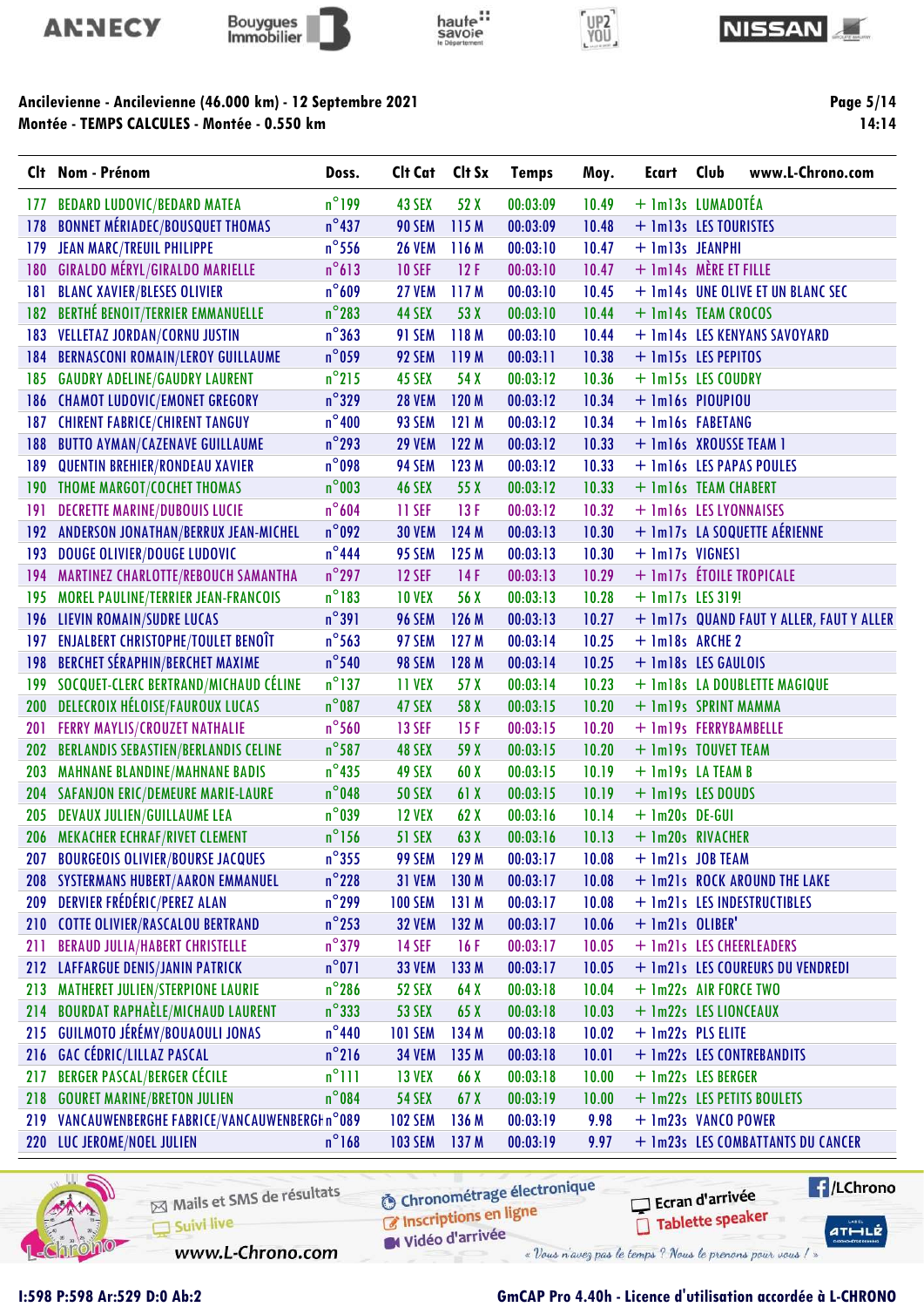









|     | Clt Nom - Prénom                                 | Doss.           | Cit Cat Cit Sx |       | <b>Temps</b> | Moy. | Ecart                    | Club | www.L-Chrono.com                              |
|-----|--------------------------------------------------|-----------------|----------------|-------|--------------|------|--------------------------|------|-----------------------------------------------|
| 221 | <b>PASINI PHILIPPE/DUCARD MAXIME</b>             | $n^{\circ}$ 194 | <b>104 SEM</b> | 138 M | 00:03:19     | 9.97 |                          |      | + 1m23s THE WHITE MAMBAS                      |
| 222 | <b>BONNEVILLE PHILIPPE/DUCRET STEPHANE</b>       | $n^{\circ}$ 276 | <b>35 VEM</b>  | 139 M | 00:03:19     | 9.95 |                          |      | + 1m23s ATSCAF DES SAVOIE                     |
| 223 | <b>BRET-VITTOZ BENOÎT/DEBORDES TOMMY</b>         | $n^{\circ}$ 533 | <b>105 SEM</b> | 140 M | 00:03:20     | 9.94 |                          |      | + 1m24s TEAM BANDANA MULLE                    |
| 224 | <b>PAWLAK PATRICK/POULAIN PHILIPPE</b>           | $n^{\circ}$ 528 | <b>36 VEM</b>  | 141 M | 00:03:20     | 9.92 | $+$ 1m24s 2PP            |      |                                               |
| 225 | POMMIER BENOÎT/POMMIER NICOLAS                   | $n^{\circ}$ 490 | <b>106 SEM</b> | 142 M | 00:03:20     | 9.91 | + 1m24s LES FRANGINS     |      |                                               |
|     | 226 SCHUSTER MARGAUX/SCHUSTER BERNARD            | $n^{\circ}$ 442 | <b>55 SEX</b>  | 68 X  | 00:03:21     | 9.87 | + 1m25s TOUT SCHUSS 2    |      |                                               |
| 227 | <b>CASTELLI DAVID/BORDIGONI YANN</b>             | $n^{\circ}320$  | <b>107 SEM</b> | 143 M | 00:03:21     | 9.87 | + 1m25s RUN AND BRO      |      |                                               |
| 228 | <b>BELMOUNES EMILIE/BELMOUNES THOMAS</b>         | $n^{\circ}$ 270 | <b>56 SEX</b>  | 69 X  | 00:03:21     | 9.87 | + 1m25s BOUNTY TEAM      |      |                                               |
| 229 | <b>CERVINI ERIC/DUCRET EMILIE</b>                | $n^{\circ}$ 186 | <b>14 VEX</b>  | 70 X  | 00:03:21     | 9.86 |                          |      | + 1m25s CALME ET PATIENCE                     |
| 230 | <b>WATTIAU-BEFFY MERYL/RIVRON LUCAS</b>          | $n^{\circ}438$  | <b>57 SEX</b>  | 71X   | 00:03:21     | 9.86 | + 1m25s HYPERLOOP 276    |      |                                               |
| 231 | <b>GONTHIER FREDERIC/PONSOT JULIEN</b>           | $n^{\circ}$ 453 | <b>108 SEM</b> | 144 M | 00:03:21     | 9.85 | + 1m25s BORIO ET TATU    |      |                                               |
| 232 | <b>ALLEEAR JUNEID/GRANGE BENOIT</b>              | $n^{\circ}$ 465 | <b>37 VEM</b>  | 145 M | 00:03:22     | 9.84 | + 1m26s PANARD MIGROS    |      |                                               |
| 233 | <b>DRUEZ SYLVAIN/BEDUE FLORIAN</b>               | $n^{\circ}016$  | <b>109 SEM</b> | 146 M | 00:03:22     | 9.84 | + 1m26s LES POUTRELLES   |      |                                               |
| 234 | <b>BINESSE CHRISTOPHE/DESPRES STÉPHANE</b>       | $n^{\circ}$ 175 | <b>38 VEM</b>  | 147 M | 00:03:22     | 9.84 | + 1m26s LES BOUCANAIS    |      |                                               |
| 235 | <b>BOURGEL BORIS/LECOQ PIERRE</b>                | $n^{\circ}$ 169 | <b>110 SEM</b> | 148 M | 00:03:22     | 9.83 | + 1m26s JEANJEAN TEAM    |      |                                               |
| 236 | <b>CHAUFOUR ALEXIS/GERARD GUILLAUME</b>          | $n^{\circ}418$  | 111 SEM        | 149 M | 00:03:22     | 9.83 | + 1m26s LES PALMITOS     |      |                                               |
| 237 | TRAISNEL THOMAS/TRAISNEL CAROLINE                | $n^{\circ}$ 176 | <b>58 SEX</b>  | 72 X  | 00:03:22     | 9.82 | $+$ 1m26s TEAM ZOLO      |      |                                               |
| 238 | PARROCHE NICOLAS/LECOMTE ANTOINE                 | $n^{\circ}$ 582 | <b>112 SEM</b> | 150 M | 00:03:22     | 9.82 |                          |      | + 1m26s ON EST PAS LA SWORD LA PLUS AFFUTÉE D |
| 239 | <b>DIANT GEOFFREY/IENNY AGNÈS</b>                | $n^{\circ}$ 309 | <b>59 SEX</b>  | 73 X  | 00:03:22     | 9.81 |                          |      | + 1m26s CHOUCHOU ET LOULOU                    |
| 240 | LEFEVRE ELISE/BRUNOT AMÉLIE                      | $n^{\circ}330$  | <b>15 SEF</b>  | 17F   | 00:03:22     | 9.81 |                          |      | + 1m26s LES HAPPY DINGUES                     |
| 241 | DEMICHEL JULIEN/SAHAROFF ROMAIN                  | $n^{\circ}$ 051 | <b>113 SEM</b> | 151 M | 00:03:22     | 9.80 | + 1m26s TEAM GS          |      |                                               |
| 242 | <b>BOVAGNE LINA/VIDAL FLORIAN</b>                | $n^{\circ}$ 134 | <b>60 SEX</b>  | 74 X  | 00:03:23     | 9.79 |                          |      | + 1m27s LES COUREURS DU DIMANCHE              |
| 243 | SIROT MIGLIORI VIOLETTE/MIGLIORI DAMIANO         | $n^{\circ}$ 539 | <b>15 VEX</b>  | 75 X  | 00:03:23     | 9.78 | $+$ 1m27s LES MIG        |      |                                               |
| 244 | <b>ADOLFF VALERIE/MANTEL FRANCK</b>              | $n^{\circ}$ 472 | <b>16 VEX</b>  | 76 X  | 00:03:23     | 9.78 | + 1m27s TRAILERS DU RHIN |      |                                               |
| 245 | LAURENCE STÉPHANE/NEYRET STÉPHANE                | $n^{\circ}488$  | <b>39 VEM</b>  | 152 M | 00:03:23     | 9.78 | + 1m27s LES STEPHS       |      |                                               |
| 246 | <b>CALLIER ANTHONY/GARCIA CALLIER EMILIE</b>     | $n^{\circ}$ 356 | 61 SEX         | 77 X  | 00:03:23     | 9.78 | + 1m27s LES TAMALOUS     |      |                                               |
| 247 | HUGONNET VANESSA/VUGIER BENJAMIN                 | $n^{\circ}$ 133 | 62 SEX         | 78 X  | 00:03:23     | 9.77 | + 1m27s LES VUDJ         |      |                                               |
| 248 | POCHARD OLIVIER/BACCON NICOLAS                   | $n^{\circ}$ 405 | <b>40 VEM</b>  | 153 M | 00:03:23     | 9.76 | $+$ 1m27s LA 20 EME      |      |                                               |
| 249 | <b>MATHIAS LAETITIA/DUCLOS LAURENT</b>           | $n^{\circ}302$  | <b>17 VEX</b>  | 79 X  | 00:03:24     | 9.75 | $+$ 1m27s LES L          |      |                                               |
|     | 250 PICHON CECILE/BOUE ALEXANDRE                 | $n^{\circ}461$  | <b>63 SEX</b>  | 80 X  | 00:03:24     | 9.75 | + 1m27s LES PICH         |      |                                               |
| 251 | <b>SIMON XAVIER/DHENNIN THIERRY</b>              | $n^{\circ}$ 347 | <b>41 VEM</b>  | 154M  | 00:03:24     | 9.75 |                          |      | + 1m27s ESL FRANCHEVILLE - MASTER             |
| 252 | <b>MARZINI CYRIL/KARIM CODRON</b>                | $n^{\circ}$ 023 | 114 SEM        | 155 M | 00:03:24     | 9.74 | + 1m28s LES PETITS THUGS |      |                                               |
| 253 | <b>CHAMBELLANT ALICE/PERNA SALVATORE</b>         | $n^{\circ}$ 265 | 64 SEX         | 81 X  | 00:03:24     | 9.73 | + 1m28s LA FOLIE DOUCE   |      |                                               |
| 254 | MIQUET-SAGE CHRISTOPHE/MULLER DOMINIQUE n°411    |                 | <b>42 VEM</b>  | 156 M | 00:03:24     | 9.71 | + 1m28s LA DRINK TEAM    |      |                                               |
| 255 | <b>CHRISTIN AXEL/MONVENEUR CLÉMENT</b>           | $n^{\circ}474$  | <b>115 SEM</b> | 157 M | 00:03:25     | 9.69 |                          |      | + 1m29s RUNNERS BRANLEURS                     |
| 256 | <b>CUTTAZ ALEXANDRE/CUTTAZ ALEXANDRA</b>         | $n^{\circ}$ 262 | <b>18 VEX</b>  | 82 X  | 00:03:25     | 9.69 | + 1m29s LES ALEXS        |      |                                               |
| 257 | SIERRA FERNANDO/AURIERES MARIE-LAURE             | $n^{\circ}$ 282 | <b>19 VEX</b>  | 83 X  | 00:03:25     | 9.69 | $+$ 1m29s JAZZ           |      |                                               |
| 258 | <b>GONZALEZ COSTAS LAËTITIA/SPIESSER FLORIAN</b> | $n^{\circ}$ 520 | <b>65 SEX</b>  | 84 X  | 00:03:25     | 9.66 | + 1m29s TEAM LUCK        |      |                                               |
| 259 | NOUVELLON ANGÉLINE/CHATELAIN ADRIEN              | $n^{\circ}310$  | <b>66 SEX</b>  | 85 X  | 00:03:26     | 9.63 | + 1m30s LES CROUSTIBAT'  |      |                                               |
| 260 | <b>ANDRE CHARLES/COQUERY MAGALI</b>              | $n^{\circ}$ 093 | <b>67 SEX</b>  | 86 X  | 00:03:26     | 9.63 | + 1m30s LES TORGNOLLES   |      |                                               |
| 261 | <b>DUBOIS ROMAIN/GRIZIAUX EMILIE</b>             | $n^{\circ}$ 242 | <b>20 VEX</b>  | 87 X  | 00:03:26     | 9.62 | + 1m30s LEKIPAMIMI       |      |                                               |
| 262 | <b>ALDEGUER LAURENT/ROURE INGRID</b>             | $n^{\circ}$ 575 | <b>21 VEX</b>  | 88 X  | 00:03:26     | 9.62 | + 1m30s TEAM WINX        |      |                                               |
| 263 | <b>GILLET CEDRIC/CHAVANNE BRUNO</b>              | $n^{\circ}313$  | <b>43 VEM</b>  | 158 M | 00:03:27     | 9.58 | + 1m31s LES GILLET BRUN  |      |                                               |
|     |                                                  |                 |                |       |              |      |                          |      |                                               |



Mails et SMS de résultats Suivi live

**6** Chronométrage électronique

**E** /LChrono Ecran d'arrivée Tablette speaker

 $ATHLLE$ 

C Inscriptions en ligne Vidéo d'arrivée

www.L-Chrono.com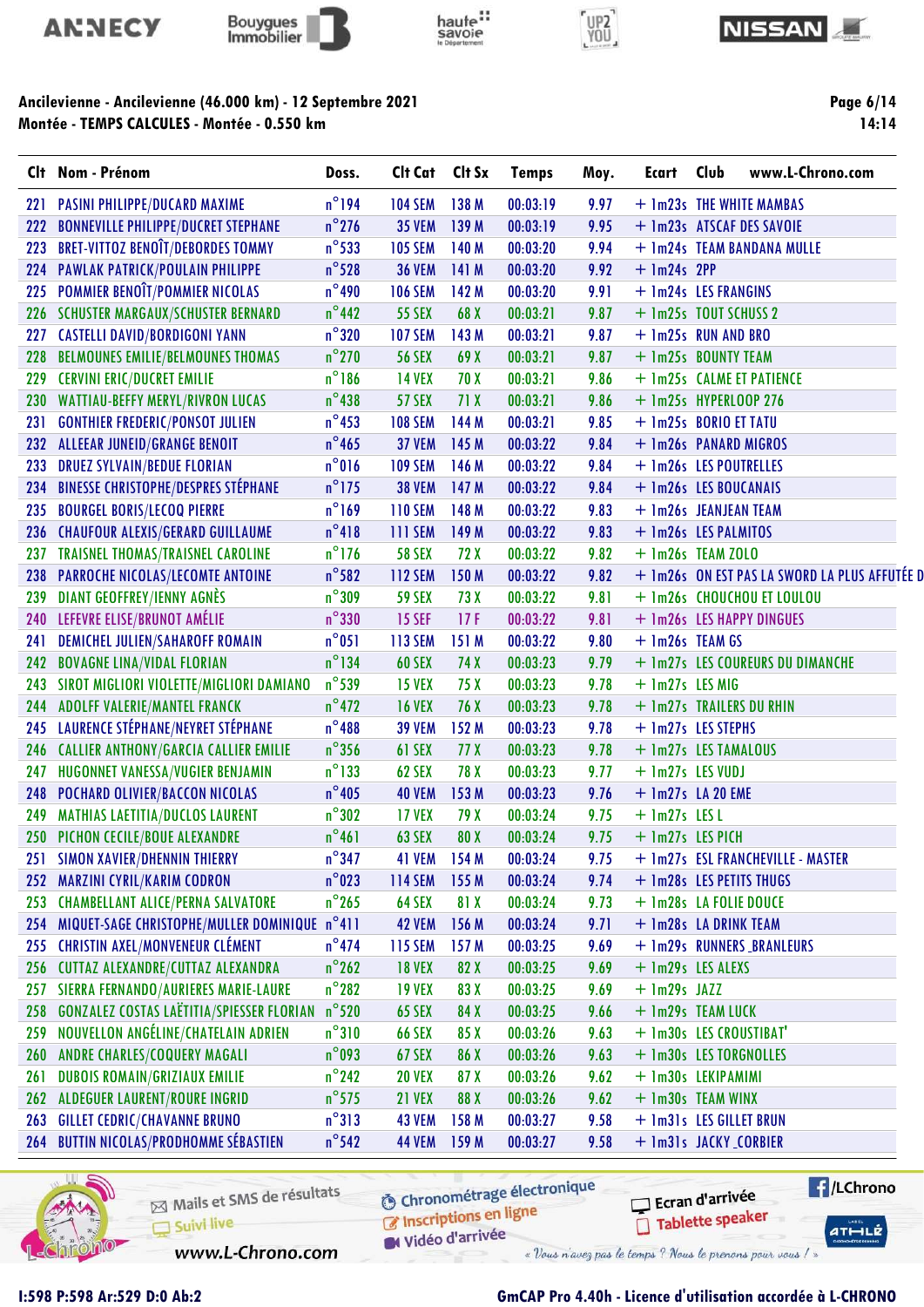









Page 7/14 14:14

|     | Clt Nom - Prénom                               | Doss.           | Clt Cat        | Clt Sx           | <b>Temps</b> | Moy. | Ecart                    | Club | www.L-Chrono.com                 |
|-----|------------------------------------------------|-----------------|----------------|------------------|--------------|------|--------------------------|------|----------------------------------|
| 265 | <b>BONA ERIC/BENETTI HERVÉ</b>                 | $n^{\circ}$ 259 | <b>45 VEM</b>  | 160 M            | 00:03:27     | 9.58 | + 1m31s LA DIANGETEAM    |      |                                  |
| 266 | <b>CLAEYS CHARLOTTE/CLAEYS MATTHIEU</b>        | $n^{\circ}$ 030 | <b>22 VEX</b>  | 89 X             | 00:03:28     | 9.56 | + 1m32s LES CH'TIS       |      |                                  |
| 267 | MOREL FRÉDÉRIC/BORGES EMILIE                   | $n^{\circ}$ 161 | 68 SEX         | 90 X             | 00:03:28     | 9.55 | + 1m32s LES COUSINS      |      |                                  |
| 268 | RAPAILLE CÉDRIC/RUSSIAS FRED                   | $n^{\circ}$ 462 | <b>46 VEM</b>  | 161M             | 00:03:28     | 9.55 | + 1m32s CED FRED         |      |                                  |
| 269 | FOUCHE CHRISTOPHE/GROENENBOOM CHRISTOPHn°335   |                 | 47 VEM         | 162 M            | 00:03:28     | 9.52 | + 1m32s LES KIKIS        |      |                                  |
| 270 | <b>TROADEC PIERRE/BRUN GUILLAUME</b>           | $n^{\circ}$ 074 | <b>116 SEM</b> | 163 M            | 00:03:29     | 9.51 | + 1m33s TEAM NYLIO       |      |                                  |
| 271 | <b>FIVAZ ERIKA/LESUR JEAN</b>                  | $n^{\circ}$ 389 | 69 SEX         | 91 X             | 00:03:29     | 9.51 | + 1m33s TZATZIKI         |      |                                  |
| 272 | <b>VUILLERMOZ YAN/MOREL MATHIEU</b>            | $n^{\circ}319$  | <b>117 SEM</b> | 164 M            | 00:03:29     | 9.50 | $+$ 1m33s JSF            |      |                                  |
| 273 | <b>DIAZ XAVIER/TROUDET MARIE</b>               | $n^{\circ}$ 275 | <b>70 SEX</b>  | 92 X             | 00:03:29     | 9.50 | + 1m33s CYCLETTE         |      |                                  |
| 274 | THERIN ESTELLE/LANGLADE JEAN                   | $n^{\circ}$ 129 | 71 SEX         | 93 X             | 00:03:29     | 9.49 | + 1m33s LES DOUDS        |      |                                  |
| 275 | <b>GUELPA SYLVAIN/MAUSSANG SÉBASTIEN</b>       | $n^{\circ}014$  | 118 SEM        | 165 M            | 00:03:29     | 9.49 | + 1m33s SEBSYL           |      |                                  |
| 276 | <b>VAUTRIN KAREN/BEAL LUCIE</b>                | $n^{\circ}305$  | <b>16 SEF</b>  | 18F              | 00:03:29     | 9.48 |                          |      | + 1m33s LES CIREN CLERMONTOISES  |
| 277 | MARTINEZ AUDREY/MARTINEZ CAROLINE              | $n^{\circ}521$  | <b>17 SEF</b>  | 19F              | 00:03:29     | 9.48 | + 1m33s LES SISTAS       |      |                                  |
| 278 | ROUÉ SIMON/PLURIEN MATHIEU                     | $n^{\circ}$ 548 | <b>119 SEM</b> | 166 M            | 00:03:30     | 9.46 | + 1m34s EQUIPE PLAISIR   |      |                                  |
| 279 | <b>GREILLET FLORIAN/EHRHART STEVE</b>          | $n^{\circ}$ 229 | <b>120 SEM</b> | 167 M            | 00:03:30     | 9.46 |                          |      | + 1m34s LES MANALAS SAVOYARDS    |
| 280 | <b>DUSSOUILLEZ JULIE/ALAUX YOHANN</b>          | $n^{\circ}$ 495 | <b>72 SEX</b>  | 94 X             | 00:03:30     | 9.46 |                          |      | + 1m34s PONY PONY RUN RUN        |
| 281 | <b>FERRAZZI SOLENE/LASPARETS NICOLAS</b>       | $n^{\circ}311$  | 73 SEX         | 95 X             | 00:03:31     | 9.42 | $+$ 1m34s 665034172      |      |                                  |
|     | 282 PORTAL LAURENCE/CONDUCHE ALICE             | $n^{\circ}$ 159 | <b>18 SEF</b>  | 20F              | 00:03:31     | 9.42 | + 1m35s GATITOS          |      |                                  |
| 283 | LE CORFEC GOULVEN/DONCHE RÉMY                  | $n^{\circ}$ 527 | <b>121 SEM</b> | 168 M            | 00:03:31     | 9.40 | + 1m35s SPORT FOR-ME 2   |      |                                  |
| 284 | <b>BORDET CEDRIC/FAURE PASCAL</b>              | $n^{\circ}091$  | <b>122 SEM</b> | 169 M            | 00:03:32     | 9.37 | + 1m36s CIL'TEAM         |      |                                  |
| 285 | <b>EVREUX ERIC/GENOUX MARJORIE</b>             | $n^{\circ}$ 124 | <b>74 SEX</b>  | 96 X             | 00:03:32     | 9.37 | + 1m36s LES SAVOISIENS   |      |                                  |
| 286 | HAUDESTAINE GILLES/HAUDESTAINE JULES           | $n^{\circ}$ 122 | <b>123 SEM</b> | 170 M            | 00:03:32     | 9.37 |                          |      | + 1m36s LES HAUTS DES TAINES     |
| 287 | LE MAROIS FÉLIX/LE MAROIS LUCILE               | $n^{\circ}$ 047 | <b>75 SEX</b>  | 97 X             | 00:03:32     | 9.37 | + 1m36s TEAM MARWA       |      |                                  |
| 288 | <b>BERGER KÉVIN/GUILLAUME CLAUDE</b>           | $n^{\circ}$ 403 | <b>76 SEX</b>  | 98 X             | 00:03:32     | 9.37 | + 1m36s LES CHOUX        |      |                                  |
| 289 | <b>DLOCHE FABIEN/BAUTISTA PIERRE</b>           | $n^{\circ}$ 166 | <b>48 VEM</b>  | 171M             | 00:03:32     | 9.36 | + 1m36s ONFÈD'NOT'MIEUX  |      |                                  |
| 290 | <b>PERRILLAT-BOITEUX CLAIRE/MALTÈRE MARION</b> | $n^{\circ}$ 464 | <b>19 SEF</b>  | 21F              | 00:03:32     | 9.35 | + 1m36s LES KIKINETTES   |      |                                  |
| 291 | <b>GILLET CHARLOTTE/GALLEGOS CECILE</b>        | $n^{\circ}$ 058 | <b>20 SEF</b>  | 22F              | 00:03:32     | 9.35 | + 1m36s LES CATS GIRLS   |      |                                  |
| 292 | <b>GRAND KARINE/MAZZA ALEXANDRA</b>            | $n^{\circ}280$  | 3 VEF          | 23F              | 00:03:33     | 9.33 |                          |      | + 1m37s LES GAZELLES COURAGEUSES |
| 293 | VIGNON JULIEN/TAFFIN WANDRILLE                 | $n^{\circ}$ 274 | <b>49 VEM</b>  | 172 M            | 00:03:33     | 9.32 | + 1m37s TEAM XROUSSE     |      |                                  |
| 294 | DEVEAUX REMI/RETAILLEAU NICOLAS                | $n^{\circ}314$  | <b>50 VEM</b>  | 173 M            | 00:03:33     | 9.31 | + 1m37s TIC ET TAC       |      |                                  |
| 295 | <b>MIRA ELISABETH/MIRA YOANN</b>               | $n^{\circ}$ 475 | 77 SEX         | 99 X             | 00:03:33     | 9.30 | + 1m37s MIRA JUNIOR      |      |                                  |
| 296 | BERTHOMIÈRE LÉO/BERTHOMIÈRE RAYMOND            | $n^{\circ}$ 097 | <b>124 SEM</b> | 174 M            | 00:03:33     | 9.30 | + 1m37s LES BERTOCHES    |      |                                  |
| 297 | MOREL STÉPHANE/CAILLAT MATTHIEU                | $n^{\circ}021$  | <b>51 VEM</b>  | 175 M            | 00:03:33     | 9.30 | + 1m37s MI-CUITS         |      |                                  |
| 298 | MEDEIROS AMÉLIE/BERNARD DUTREUIL LEANE         | $n^{\circ}323$  | <b>21 SEF</b>  | 24 F             | 00:03:34     | 9.28 |                          |      | + 1m38s LELI LES AMAZONES        |
| 299 | JAEGGI MAUD/HUSZNO LÉA                         | $n^{\circ}$ 553 | <b>22 SEF</b>  | 25F              | 00:03:34     | 9.27 | + 1m38s THE GIPSY QUEENS |      |                                  |
| 300 | MOUHSSINE OTHMANE/IMBERT MOUHSSINE LUCIE n°337 |                 | <b>78 SEX</b>  | 100X             | 00:03:34     | 9.26 | + 1m38s NO STRESS        |      |                                  |
| 301 | DOS SANTOS PACHECO INES/VIALLET ANNE           | $n^{\circ}041$  | <b>23 SEF</b>  | 26 F             | 00:03:34     | 9.26 | + 1m38s LE GROUPE        |      |                                  |
| 302 | <b>BREYSSE FLORINE/DE ZORDI RODOLPHE</b>       | $n^{\circ}018$  | <b>79 SEX</b>  | 101X             | 00:03:35     | 9.24 | + 1m39s LES MINOUCHES    |      |                                  |
| 303 | <b>MEZZA HERVE/ROMAN ANTONIO</b>               | $n^{\circ}$ 450 | <b>52 VEM</b>  | 176M             | 00:03:35     | 9.24 |                          |      | + 1m39s FUNKY_FUCKING FIFTIES    |
| 304 | ULRICH PHILIPPE/ULRICH KARINA                  | $n^{\circ}$ 554 | <b>23 VEX</b>  | 102X             | 00:03:35     | 9.22 | + 1m39s PHIKA TEAM       |      |                                  |
| 305 | <b>TÊTE THOMAS/LARBRE VIRGINIE</b>             | $n^{\circ}$ 062 | <b>80 SEX</b>  | 103 <sub>X</sub> | 00:03:35     | 9.21 | + 1m39s GREEN TEAM       |      |                                  |
| 306 | <b>DURET SAMUEL/VELAY MAXIME</b>               | $n^{\circ}432$  | <b>125 SEM</b> | 177 M            | 00:03:36     | 9.21 | + 1m39s HELLO LA TEAM    |      |                                  |
| 307 | <b>DESPRES AXEL/ROUSSEL CHARLES</b>            | $n^{\circ}$ 079 | <b>126 SEM</b> | 178 M            | 00:03:36     | 9.20 |                          |      | + 1m40s LES FRÊRES DE BRANDAO    |
| 308 | <b>BERGER ELODIE/BATTARD DOMINIQUE</b>         | $n^{\circ}$ 346 | <b>81 SEX</b>  | 104X             | 00:03:36     | 9.20 | + 1m40s LES MACHINES     |      |                                  |
|     |                                                |                 |                |                  |              |      |                          |      |                                  |



Mails et SMS de résultats Suivi live www.L-Chrono.com

**6** Chronométrage électronique

 $\blacksquare$ /LChrono Ecran d'arrivée Tablette speaker

 $ATHLLE$ 

C Inscriptions en ligne Vidéo d'arrivée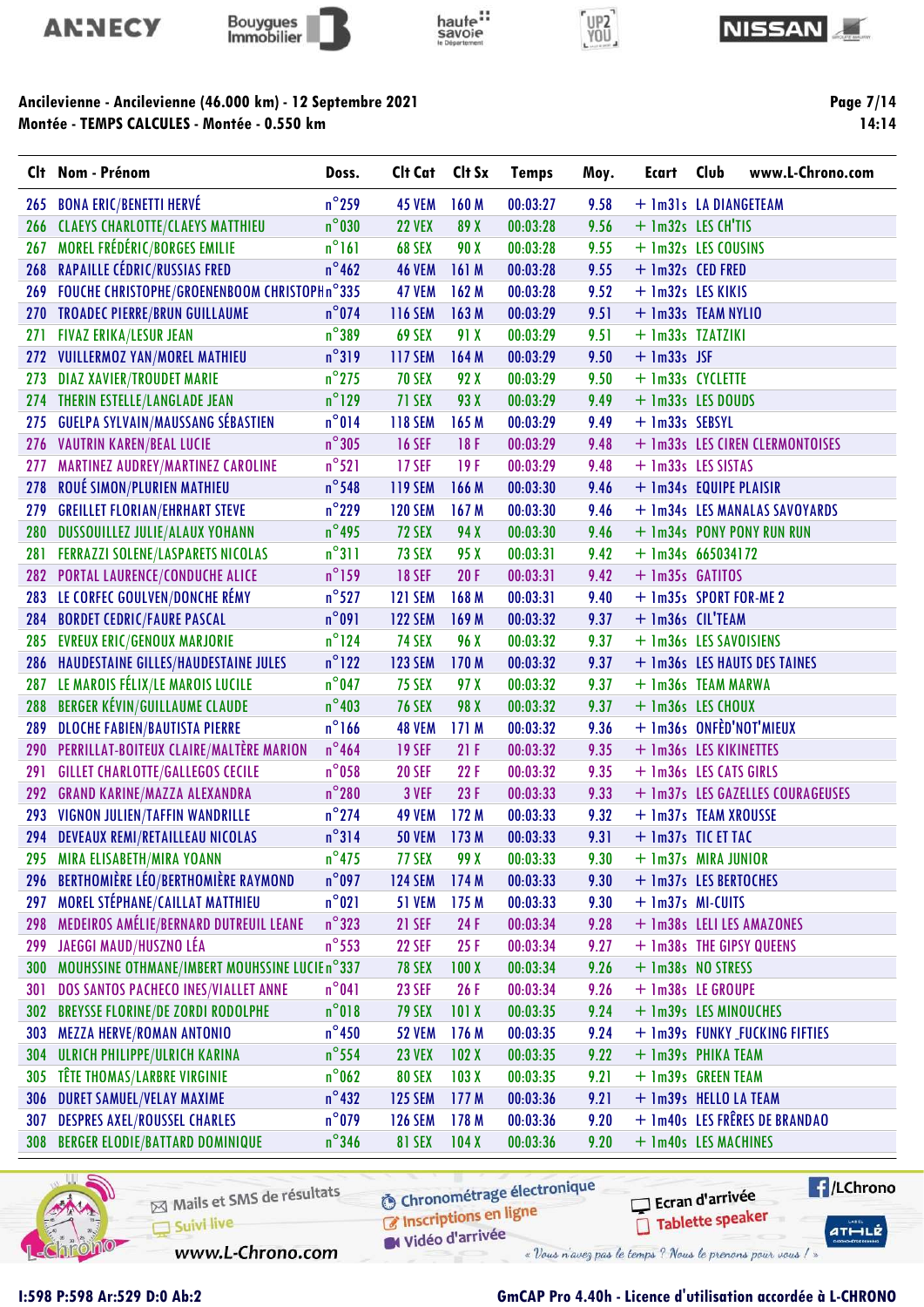









Page 8/14 14:14

|     | Clt Nom - Prénom                               | Doss.           | Clt Cat        | Clt Sx           | <b>Temps</b> | Moy. | Ecart                   | Club | www.L-Chrono.com                       |
|-----|------------------------------------------------|-----------------|----------------|------------------|--------------|------|-------------------------|------|----------------------------------------|
| 309 | PROVENCHERES CHRISTOPHE/NICOLLIN FANETTE n°151 |                 | <b>82 SEX</b>  | 105X             | 00:03:36     | 9.17 | + 1m40s LOUISE ET JULES |      |                                        |
| 310 | <b>JACUS JEROME/PHILIPPE CYRIL</b>             | $n^{\circ}$ 522 | <b>127 SEM</b> | 179 M            | 00:03:37     | 9.14 | + 1m41s TEAM VIRUS      |      |                                        |
| 311 | <b>OCAMPO GRÉGORY/DUNOYER MATTHIEU</b>         | $n^{\circ}$ 033 | <b>128 SEM</b> | 180 M            | 00:03:37     | 9.13 | + 1m41s LES COUSINS     |      |                                        |
| 312 | <b>BADOR ALEXANDRE/CLEMENT ARNAUD</b>          | $n^{\circ}519$  | <b>129 SEM</b> | 181 M            | 00:03:38     | 9.12 |                         |      | + 1m41s ATA' L'HEURE DANS LE TRACTEUR  |
| 313 | <b>MORAND KÈTHY/MORAND RÉGIS</b>               | $n^{\circ}$ 067 | <b>24 VEX</b>  | 106X             | 00:03:38     | 9.11 | + 1m42s TEAM DUOMO      |      |                                        |
|     | 314 LEVRAY DAMIEN/GASPAR HELDER                | $n^{\circ}$ 145 | <b>53 VEM</b>  | 182 M            | 00:03:38     | 9.10 | + 1m42s ROX ET ROOKIE   |      |                                        |
| 315 | <b>DELIGNY BERTRAND/DELIGNY JULIEN</b>         | $n^{\circ}487$  | <b>130 SEM</b> | 183 M            | 00:03:38     | 9.10 |                         |      | + 1m42s BROTHERS DELIGNY               |
| 316 | <b>GRANDJEAN JEAN PAUL/GRANDJEAN FLORIANE</b>  | $n^{\circ}$ 500 | <b>83 SEX</b>  | 107 <sub>X</sub> | 00:03:39     | 9.07 | + 1m43s SPECKSPORTEAM   |      |                                        |
| 317 | <b>CLAEYS ALIX/CLAEYS LOUIS</b>                | $n^{\circ}$ 576 | <b>84 SEX</b>  | 108 <sub>X</sub> | 00:03:39     | 9.05 | + 1m43s LES CHTIMIS     |      |                                        |
| 318 | <b>DEVILLE PATRICK/DEVILLE CAROLE</b>          | $n^{\circ}$ 399 | <b>85 SEX</b>  | 109X             | 00:03:39     | 9.05 | $+$ 1m43s L'ÉQUIPE      |      |                                        |
| 319 | MARCILIAC JEROME/REFFET FRÉDÉRIQUE             | $n^{\circ}$ 160 | <b>25 VEX</b>  | 110X             | 00:03:39     | 9.05 | + 1m43s TORTUES NINJA   |      |                                        |
| 320 | BILLIOUD CLÉMENTINE/DESOMBRE CONSTANCE         | $n^{\circ}$ 439 | <b>24 SEF</b>  | 27F              | 00:03:39     | 9.04 | + 1m43s CORPSNICHON     |      |                                        |
| 321 | PILLOT JULIEN/SILVESTRI LOIC                   | $n^{\circ}517$  | <b>131 SEM</b> | 184 M            | 00:03:40     | 9.04 | + 1m44s USBAG           |      |                                        |
| 322 | <b>MUZARD MARTIAL/DELDYCKE MARIE</b>           | $n^{\circ}$ 180 | <b>26 VEX</b>  | 111X             | 00:03:40     | 9.02 | $+$ 1m44s MM'S          |      |                                        |
| 323 | REDAELLI LUCA/REDAELLI CYRIELLE                | $n^{\circ}$ 142 | <b>86 SEX</b>  | 112X             | 00:03:40     | 9.00 | $+$ 1m44s LUCY          |      |                                        |
| 324 | MEUNIER THÉOPHILE/BONANSÉA JULIEN              | $n^{\circ}$ 532 | <b>132 SEM</b> | 185 M            | 00:03:41     | 9.00 | + 1m44s MAGALUF RUN     |      |                                        |
| 325 | <b>GENIN CHARLOTTE/GENIN ANTOINE</b>           | $n^{\circ}$ 256 | <b>27 VEX</b>  | 113X             | 00:03:41     | 8.98 | + 1m45s TEAM GENIUS     |      |                                        |
| 326 | <b>CHENAL BENEDICTE/BATARDIN SYLVAIN</b>       | $n^{\circ}357$  | <b>28 VEX</b>  | 114X             | 00:03:41     | 8.97 | $+$ 1m45s 2BE3!         |      |                                        |
| 327 | <b>BONNEVAY NICOLAS/BONNEVAY CAMILLE</b>       | $n^{\circ}$ 158 | <b>87 SEX</b>  | 115X             | 00:03:41     | 8.96 | + 1m45s THE MBCN TEAM   |      |                                        |
| 328 | <b>BOUILLARD DIDIER/BOUILLARD PHILIPPE</b>     | $n^{\circ}$ 233 | <b>54 VEM</b>  | 186 M            | 00:03:42     | 8.96 | + 1m45s BROTHERS TEAM   |      |                                        |
| 329 | RICHARD JEAN-PATRICE/FAUCHEUX JULIEN           | $n^{\circ}$ 375 | <b>133 SEM</b> | 187 M            | 00:03:42     | 8.94 |                         |      | + 1m46s BINOME PAS EN MOUSSE           |
| 330 | <b>FERRERO QUENTIN/LAVOREL AMANDINE</b>        | $n^{\circ}$ 534 | <b>88 SEX</b>  | 116X             | 00:03:43     | 8.92 |                         |      | + 1m46s LE GNOME MAURICE ET L'ATHLÈTES |
| 331 | <b>CHENIVESSE LOU/CALVET THIBAUD</b>           | $n^{\circ}$ 407 | <b>89 SEX</b>  | 117X             | 00:03:43     | 8.91 | $+$ 1m47s TILOU         |      |                                        |
| 332 | MICHELET THOMAS/VANDEPUTTE PHILIPPE            | $n^{\circ}$ 288 | <b>134 SEM</b> | 188 M            | 00:03:43     | 8.89 | + 1m47s LES FIFOUS      |      |                                        |
| 333 | <b>GUICHARD REMI/DUBARD THOMAS</b>             | $n^{\circ}$ 038 | <b>135 SEM</b> | 189 M            | 00:03:44     | 8.87 | + 1m48s GUICH'DUB'      |      |                                        |
| 334 | ARTUSO EDWINO/OZEREE LAURENT                   | $n^{\circ}316$  | <b>136 SEM</b> | 190 M            | 00:03:44     | 8.87 | + 1m48s LES ZOUGLOUS    |      |                                        |
| 335 | HABRAN MATHIEU/GALLAND AUDREY                  | $n^{\circ}$ 202 | <b>90 SEX</b>  | 118X             | 00:03:44     | 8.86 | + 1m48s CHOUCHOU'S      |      |                                        |
| 336 | <b>BODIN GUILLAUME/ROUX MAGALI</b>             | $n^{\circ}$ 544 | <b>25 SEF</b>  | 28F              | 00:03:45     | 8.83 |                         |      | + 1m49s PAUPIETTE ET P'TIT POULET      |
| 337 | JACQUIN VÉRONIQUE/SAULZE PIERRE                | $n^{\circ}181$  | <b>29 VEX</b>  | 119 X            | 00:03:45     | 8.83 | + 1m49s BELLES JAMBES   |      |                                        |
|     | 338 DE NICOLA JEAN-PIERRE/DE NICOLA NATHAN     | $n^{\circ}480$  | <b>137 SEM</b> | 191 M            | 00:03:45     | 8.82 | + 1m49s TEAM DENIK      |      |                                        |
|     | 339 CARON CHRISTOPHE/CONSTANS LAURENT          | $n^{\circ}019$  | 55 VEM 192 M   |                  | 00:03:45     | 8.81 | + 1m49s LOLO_CHRIS      |      |                                        |
| 340 | <b>KRAUSS DENIS/VILLENAVE JEAN-PIERRE</b>      | $n^{\circ}$ 173 | <b>56 VEM</b>  | 193 M            | 00:03:45     | 8.81 |                         |      | + 1m49s LES COUREURS ASSOCIÉS          |
| 341 | PRZYSWA LAURENT/PRZYSWA JUSTINE                | $n^{\circ}392$  | <b>91 SEX</b>  | 120X             | 00:03:45     | 8.80 | + 1m49s LES PRZYSWAVITE |      |                                        |
| 342 | <b>BENOTTI PASCAL/DUTILLEUL FRÉDÉRIC</b>       | $n^{\circ}$ 255 | <b>57 VEM</b>  | 194 M            | 00:03:46     | 8.80 | + 1m49s LA CARIOCA      |      |                                        |
| 343 | <b>LEPOUTRE MAX/LEPOUTRE ALBAN</b>             | $n^{\circ}121$  | <b>138 SEM</b> | 195 M            | 00:03:46     | 8.80 | + 1m49s LES POUTRES     |      |                                        |
| 344 | LE GLON JEAN-MARIE/MALINGE DAVID               | $n^{\circ}$ 212 | <b>58 VEM</b>  | 196 M            | 00:03:46     | 8.79 | + 1m50s YAKOLO          |      |                                        |
| 345 | <b>GUICHERD ELODIE/GUICHERD JUSTINE</b>        | $n^{\circ}$ 507 | <b>26 SEF</b>  | 29F              | 00:03:46     | 8.79 | $+$ 1m50s SOSIS         |      |                                        |
| 346 | <b>PESCIO FRANCE/VALLET PIERRE-ADRIEN</b>      | $n^{\circ}$ 359 | 92 SEX         | 121X             | 00:03:46     | 8.79 |                         |      | + 1m50s FRANKIE_BIG BABY               |
| 347 | <b>RONGER CÉLINE/VEYRAT JEAN</b>               | $n^{\circ}$ 144 | 93 SEX         | 122X             | 00:03:46     | 8.79 | $+$ 1m50s J $C$         |      |                                        |
| 348 | <b>BALLY PATRICIA/VALLIER CÉLINE</b>           | $n^{\circ}$ 289 | 4 VEF          | 30F              | 00:03:46     | 8.78 | + 1m50s RUN RUN RUN     |      |                                        |
| 349 | <b>CALLENDRIER PERRINE/CALLENDRIER MICHEL</b>  | $n^{\circ}$ 064 | <b>94 SEX</b>  | 123X             | 00:03:46     | 8.77 | + 1m50s LA FINE ÉQUIPE  |      |                                        |
| 350 | LEULIET VÉRONIQUE/LEULIET FREDERIC             | $n^{\circ}$ 060 | <b>30 VEX</b>  | 124X             | 00:03:47     | 8.74 | + 1m51s MR ET MRS L     |      |                                        |
| 351 | <b>TOLLIUS CHRYSTELLE/VAGNOTTI EDDIE</b>       | $n^{\circ}$ 179 | <b>31 VEX</b>  | 125X             | 00:03:47     | 8.74 |                         |      | + 1m51s SEPAS IMPOSSIBLE               |
|     | 352 BELOT BENJAMIN/ET-TAOUI SAMY               | $n^{\circ}484$  | <b>139 SEM</b> | 197 M            | 00:03:47     | 8.73 |                         |      | + 1m51s LES HÉROS SANS CAPE            |
|     |                                                |                 |                |                  |              |      |                         |      |                                        |



Mails et SMS de résultats Suivi live

**6** Chronométrage électronique C Inscriptions en ligne

Ecran d'arrivée Tablette speaker

www.L-Chrono.com

Vidéo d'arrivée « Vous n'avez pas le temps ? Nous le prenons pour vous / »

# I:598 P:598 Ar:529 D:0 Ab:2 GmCAP Pro 4.40h - Licence d'utilisation accordée à L-CHRONO

**E** /LChrono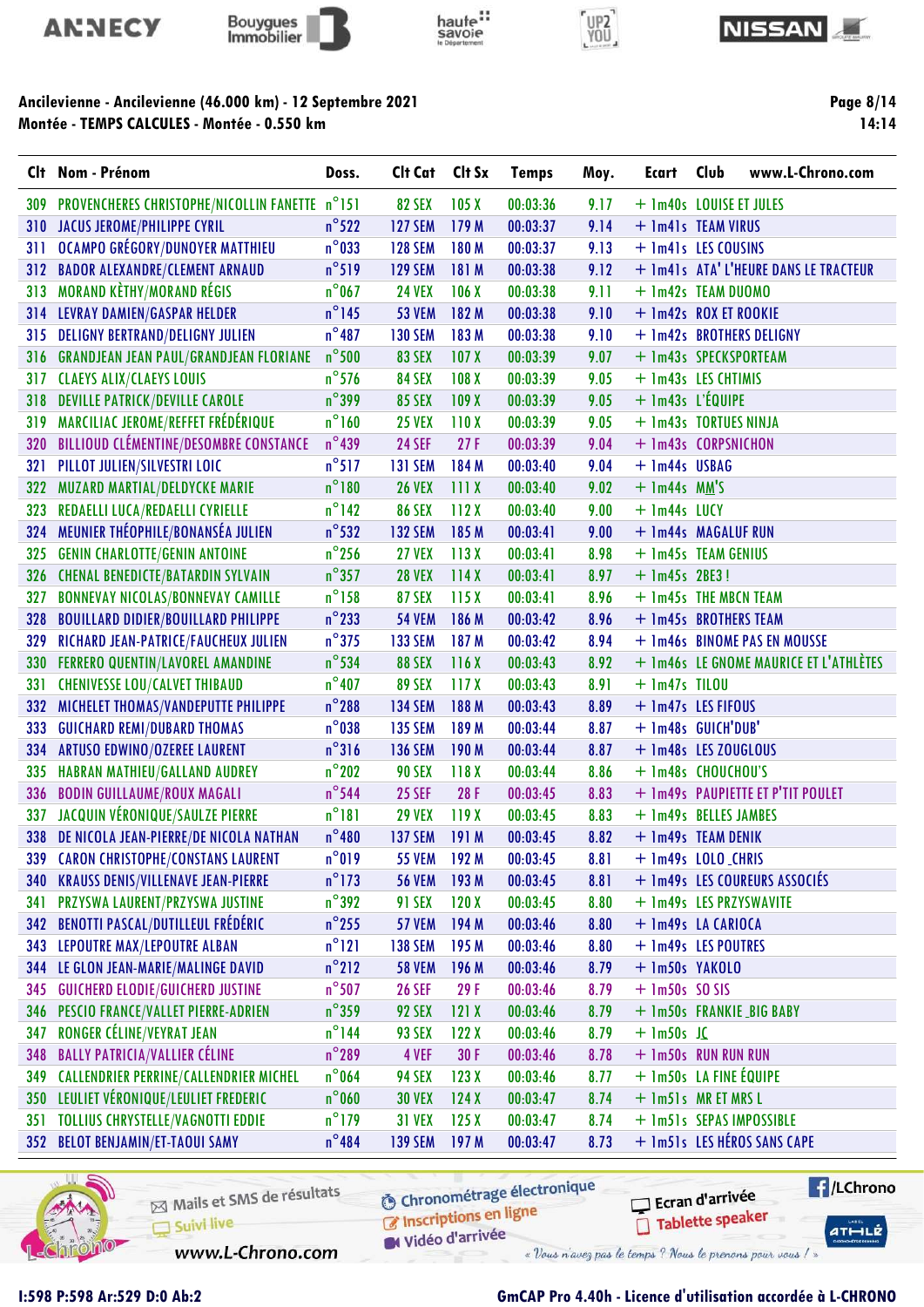









Page 9/14 14:14

|            | Clt Nom - Prénom                                   | Doss.           | Clt Cat        | Clt Sx           | <b>Temps</b> | Moy. | Ecart                    | Club | www.L-Chrono.com                 |
|------------|----------------------------------------------------|-----------------|----------------|------------------|--------------|------|--------------------------|------|----------------------------------|
| 353        | <b>GILARD ÉTIENNE/FERRERO MORGANE</b>              | $n^{\circ}$ 094 | <b>95 SEX</b>  | 126X             | 00:03:47     | 8.73 | $+$ 1m51s MOGIL          |      |                                  |
| 354        | CALVET DOMINIQUE/LEHUIC-COULET LAURE               | $n^{\circ}$ 027 | <b>32 VEX</b>  | 127 <sub>X</sub> | 00:03:47     | 8.73 | + 1m51s NATHERIN         |      |                                  |
| 355        | <b>CHATEL FLORENT/DUMONT MANDY</b>                 | $n^{\circ}$ 486 | <b>96 SEX</b>  | 128X             | 00:03:48     | 8.70 | + 1m52s DUPONT_DUMONT    |      |                                  |
| 356        | DESARMAUX CLAIRE/DEVILLE-CAVELLIN ESTELLE          | $n^{\circ}$ 496 | <b>27 SEF</b>  | 31F              | 00:03:49     | 8.68 | + 1m53s QUE DU PLAISIR!  |      |                                  |
| 357        | RIVIERE STEPHANIE/GIRIE EP DALGON VERONIQUIn°485   |                 | <b>28 SEF</b>  | 32F              | 00:03:49     | 8.67 | + 1m53s LES PIPELETTES   |      |                                  |
| 358        | <b>DUMANT BENJAMIN/PIERREMONT GEOFFREY</b>         | $n^{\circ}081$  | <b>140 SEM</b> | 198 M            | 00:03:49     | 8.66 | + 1m53s LES BANCALES     |      |                                  |
| 359        | DUBAND CHARLOTTE/MUGNIER-BAJAT LAURENCE n°307      |                 | <b>29 SEF</b>  | 33 F             | 00:03:49     | 8.65 | + 1m53s LES LOLOS BOOBS  |      |                                  |
|            | 360 JOURDAIN CATHERINE/JOURDAIN DAVID              | $n^{\circ}$ 162 | <b>33 VEX</b>  | 129X             | 00:03:50     | 8.64 | + 1m53s LES LORR2        |      |                                  |
| 361        | DALL'AGNOL ALAIN/DAVILLE DUC MIKAEL                | $n^{\circ}371$  | <b>59 VEM</b>  | 199 M            | 00:03:50     | 8.64 | + 1m54s MECADA           |      |                                  |
| 362        | DELCAMP LAURENT/DELCAMP CHARLOTTE                  | $n^{\circ}$ 384 | <b>34 VEX</b>  | 130X             | 00:03:50     | 8.63 | + 1m54s DELCAMP          |      |                                  |
| 363        | PELURSON GILLES/MARTIN CÉCILE                      | $n^{\circ}$ 227 | <b>35 VEX</b>  | 131X             | 00:03:50     | 8.63 | + 1m54s LES EYGLUSIENS   |      |                                  |
| 364        | MAUGEY JEAN-MICHEL/JACQUES DUPENLOUP               | $n^{\circ}$ 447 | <b>60 VEM</b>  | 200 M            | 00:03:50     | 8.63 |                          |      | + 1m54s LES SPORTIFS DU DIMANCHE |
| 365        | <b>GAY NICOLAS/FAVRE PETIT MERMET SERGE</b>        | $n^{\circ}$ 005 | <b>141 SEM</b> | 201 M            | 00:03:50     | 8.61 | + 1m54s TEAM GAY - FAVRE |      |                                  |
| 366        | LACROIX ANTOINE/LACROIX ANNE                       | $n^{\circ}$ 573 | <b>36 VEX</b>  | 132X             | 00:03:51     | 8.61 | + 1m54s LOS LACRUZ       |      |                                  |
| 367        | PETRE CHRISTOPHE/PETRE FRÉDÉRIC                    | $n^{\circ}$ 254 | 61 VEM         | 202 M            | 00:03:51     | 8.60 | + 1m55s SAINT ROCH       |      |                                  |
| 368        | LYVET MARION/CHIKHAOUI SAMY                        | $n^{\circ}414$  | <b>97 SEX</b>  | 133X             | 00:03:51     | 8.59 | + 1m55s LES MAMY'S       |      |                                  |
| 369        | NUZZO VIRGILE/POIBLANC FRANÇOIS XAVIER             | $n^{\circ}402$  | <b>142 SEM</b> | 203 M            | 00:03:51     | 8.59 | + 1m55s LOS TACOS LOCOS  |      |                                  |
| 370        | <b>CHAROY FRANCK/STOLTZ FRANCIS</b>                | $n^{\circ}$ 264 | <b>62 VEM</b>  | 204 M            | 00:03:51     | 8.58 | $+$ 1m55s DU055          |      |                                  |
| 371        | <b>CHOLER ROMAIN/BUCHOU MARION</b>                 | $n^{\circ}326$  | <b>98 SEX</b>  | 134X             | 00:03:52     | 8.56 | + 1m56s DÉDÉ RAILLEUR    |      |                                  |
|            | 372 GACON CHLOÉ/SANGLÉ-FERRIÈRE MARIE              | $n^{\circ}$ 344 | <b>30 SEF</b>  | 34 F             | 00:03:52     | 8.54 | + 1m56s HOUMOUS          |      |                                  |
| 373        | LAFAYE DE MICHEAUX HERVÉ/VEZANT HENRI              | $n^{\circ}$ 113 | <b>63 VEM</b>  | 205 M            | 00:03:52     | 8.54 | + 1m56s TEAM HÉRISSON    |      |                                  |
| 374        | LEHNING MATTIEU/FRANCHEQUIN GAETAN                 | $n^{\circ}$ 443 | <b>143 SEM</b> | 206 M            | 00:03:54     | 8.48 | + 1m58s FUSIL MCCUL      |      |                                  |
|            | 375 SCOTTO D ANIELO JULIAN/PERRUCHOT MATHIEU n°564 |                 | <b>144 SEM</b> | 207 M            | 00:03:54     | 8.46 | + 1m58s OHHHH MALOSSO    |      |                                  |
|            | 376 LE ROUX SYLVIE/BRACHET LAURENT                 | $n^{\circ}$ 136 | <b>37 VEX</b>  | 135X             | 00:03:55     | 8.44 | + 1m59s VIVEMENT L'AFTER |      |                                  |
| 377        | <b>JACQUEMET PIERRE/BEAUQUIS PAULINE</b>           | $n^{\circ}$ 349 | <b>99 SEX</b>  | 136X             | 00:03:55     | 8.43 | + 1m59s ONE LIFE CREW    |      |                                  |
| 378        | <b>SAVALLE LOUISE/DEVAUX LIANI</b>                 | $n^{\circ}$ 246 | <b>31 SEF</b>  | 35F              | 00:03:56     | 8.42 |                          |      | + 2m00s EL SUPERIOR LIALOU       |
| 379        | LEFEVRE CAMILLE/SENEE COLINE                       | $n^{\circ}034$  | <b>32 SEF</b>  | 36 F             | 00:03:56     | 8.42 | + 2m00s LES COCAS        |      |                                  |
| 380        | WOJCIECHOWSKI WILLY/GOTTELAND TOM                  | $n^{\circ}$ 529 | <b>145 SEM</b> | 208 M            | 00:03:56     | 8.39 | + 2m00s PROBI'WIAME TEAM |      |                                  |
| 381        | <b>BERTOIN JULIE/BERTOIN OLIVIER</b>               | $n^{\circ}$ 056 | <b>38 VEX</b>  | 137X             | 00:03:57     | 8.37 | + 2m01s JULIEQLIVIER     |      |                                  |
|            | 382 SIMOND LÉA/PEROLINI LUCIE                      | $n^{\circ}$ 425 | <b>33 SEF</b>  | 37F              | 00:03:57     | 8.36 | + 2m01s LES LOVES        |      |                                  |
| 383        | LENOIR SÉBASTIEN/LENOIR KARINE                     | $n^{\circ}$ 083 | <b>39 VEX</b>  | 138X             | 00:03:58     | 8.35 | + 2m01s THEBLACKS        |      |                                  |
| 384        | <b>BLIN CLÉMENT/VARNET FANNY</b>                   | $n^{\circ}012$  | <b>100 SEX</b> | 139X             | 00:03:58     | 8.35 |                          |      | + 2m02s LES PETITS NEUTRONS      |
| 385        | <b>GAY MATTHIEU/ISOUX-GAY SARA</b>                 | $n^{\circ}$ 354 | <b>101 SEX</b> | 140X             | 00:03:58     | 8.33 | + 2m02s TEAM GUISOUX     |      |                                  |
| 386        | <b>BONVILLAIN FREDERIC/GUILLEMOT MAGALI</b>        | $n^{\circ}$ 396 | <b>40 VEX</b>  | 141X             | 00:03:58     | 8.32 | + 2m02s LES 4 ZAMIS      |      |                                  |
| 387        | <b>THERIN MANON/MAUCORPS PIERRE</b>                | $n^{\circ}$ 127 | <b>102 SEX</b> | 142X             | 00:03:59     | 8.31 |                          |      | + 2m03s LA PRINCESSE L'ANACONDA  |
| 388        | <b>FONTAINE ROLAND/FONTAINE FLORENCE</b>           | $n^{\circ}$ 069 | 41 VEX         | 143X             | 00:03:59     | 8.30 |                          |      | + 2m03s LES FLÈCHES D'OZON       |
| 389        | <b>CAILLAUD VÉRONIQUE/ROUSSEAU YOHANN</b>          | $n^{\circ}471$  | <b>103 SEX</b> | 144X             | 00:03:59     | 8.30 | + 2m03s ONE FOR TWO      |      |                                  |
| <b>390</b> | <b>LAINNE MATTHIEU/RINGUEDE RENALD</b>             | $n^{\circ}$ 252 | <b>64 VEM</b>  | 209 M            | 00:03:59     | 8.29 | $+ 2m03s$ JAPAN          |      |                                  |
| 391        | REY PIERRE-LOUIS/BOUSSIQUET SOPHIE                 | $n^{\circ}$ 258 | <b>104 SEX</b> | 145X             | 00:04:00     | 8.28 | $+ 2m03s$ PLS            |      |                                  |
|            | 392 GAUDILLOT GEORGES/BONNOD LAURENT               | $n^{\circ}$ 153 | <b>65 VEM</b>  | 210 M            | 00:04:00     | 8.28 |                          |      | + 2m04s L'APPART BROTHERS        |
| 393        | <b>MARTIN CLAIRE/MARTIN BRICE</b>                  | $n^{\circ}321$  | <b>105 SEX</b> | 146X             | 00:04:01     | 8.25 | $+2m04s$ KK              |      |                                  |
| 394        | ROSSI JULIE/ARNAUD NATHALIE                        | $n^{\circ}$ 066 | <b>34 SEF</b>  | 38 F             | 00:04:01     | 8.24 | + 2m05s HOCKEY MUM'S     |      |                                  |
| 395        | <b>VILLARD LUCILE/LE LOUER MARION</b>              | $n^{\circ}614$  | <b>35 SEF</b>  | 39F              | 00:04:01     | 8.22 | $+ 2m05s$ UP2YOU         |      |                                  |
|            | 396 ROBIN STÉPHANE/TARDIVAUD FRANCINE              | $n^{\circ}118$  | <b>42 VEX</b>  | 147 <sub>X</sub> | 00:04:01     | 8.22 | + 2m05s LA MATOURINE     |      |                                  |
|            |                                                    |                 |                |                  |              |      |                          |      |                                  |

haute:



Mails et SMS de résultats Suivi live

**6** Chronométrage électronique

C Inscriptions en ligne Vidéo d'arrivée

www.L-Chrono.com

## I:598 P:598 Ar:529 D:0 Ab:2 GmCAP Pro 4.40h - Licence d'utilisation accordée à L-CHRONO

Ecran d'arrivée

« Vous n'avez pas le temps ? Nous le prenons pour vous / »

Tablette speaker

**E** /LChrono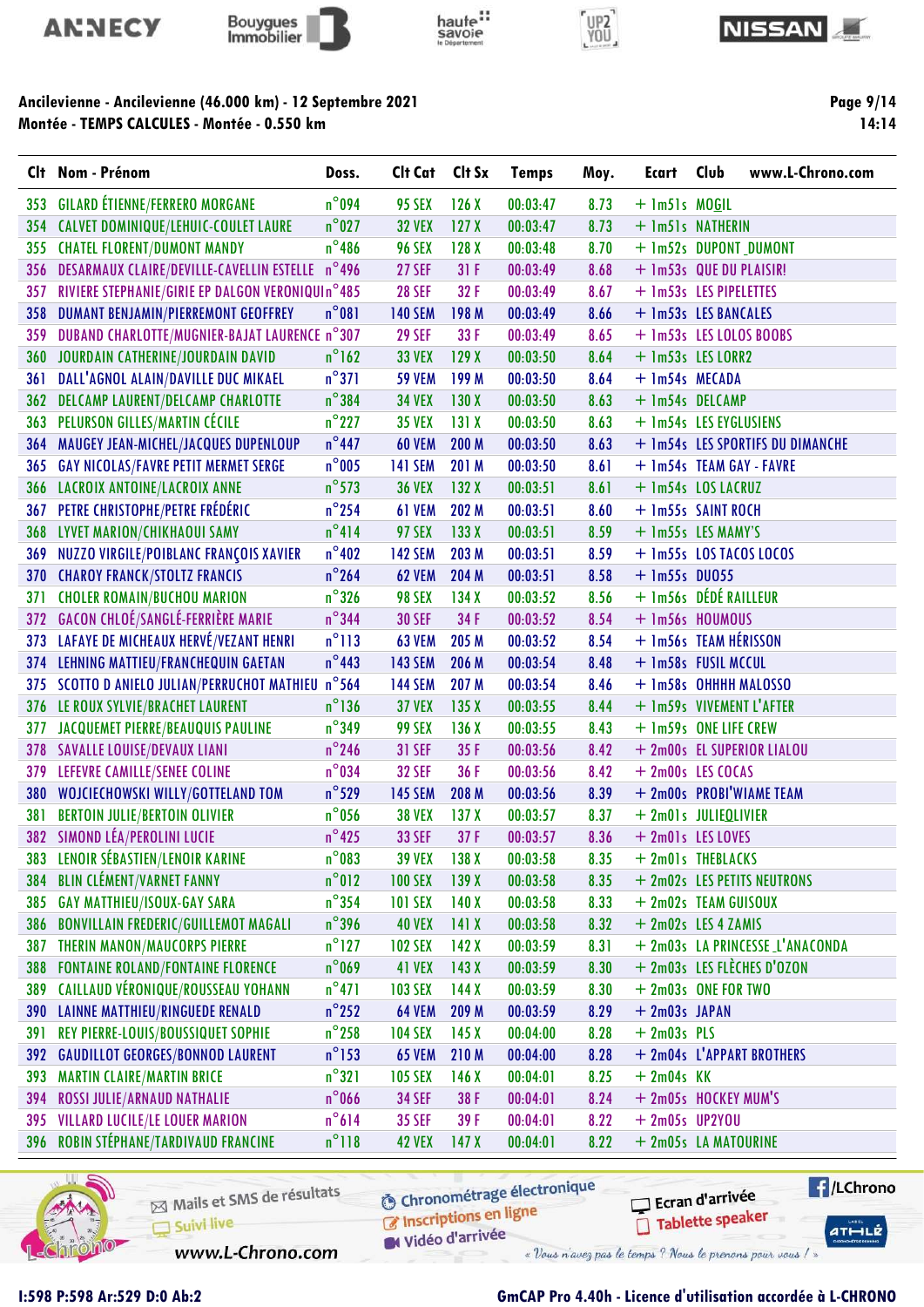









|     | Clt Nom - Prénom                                | Doss.           | Clt Cat        | Clt Sx | <b>Temps</b> | Moy. | Ecart                       | Club | www.L-Chrono.com                     |
|-----|-------------------------------------------------|-----------------|----------------|--------|--------------|------|-----------------------------|------|--------------------------------------|
| 397 | <b>POLLIER VIVIEN/SORLUT GAËL</b>               | $n^{\circ}$ 112 | <b>66 VEM</b>  | 211 M  | 00:04:02     | 8.21 |                             |      | + 2m06s CORBIER ON VOUS FUME!        |
| 398 | <b>JANIAUD FRANCK/JANIAUD ALEXIS</b>            | $n^{\circ}184$  | <b>146 SEM</b> | 212 M  | 00:04:02     | 8.21 | + 2m06s TEAM JAJA           |      |                                      |
| 399 | HOW SHING KOY LAËTITIA/HOW SHING KOY ELSA n°284 |                 | <b>36 SEF</b>  | 40F    | 00:04:02     | 8.20 |                             |      | + 2m06s LES MAURICIENNES             |
| 400 | ROMAIN KÉVIN/ROSSI AURÉLIEN                     | $n^{\circ}611$  | <b>147 SEM</b> | 213M   | 00:04:02     | 8.18 | $+$ 2m06s LEROY MERLIN $#2$ |      |                                      |
| 401 | RODRIGUEZ ALEXIS/BEAU GUILLAUME                 | $n^{\circ}$ 197 | <b>148 SEM</b> | 214 M  | 00:04:03     | 8.18 |                             |      | + 2m06s LES RIGOLOS MAIS PAS COSTAUD |
| 402 | DUCLOS BÉRANGÈRE/BRACHET JEAN-CLAUDE            | $n^{\circ}$ 126 | <b>43 VEX</b>  | 148 X  | 00:04:03     | 8.16 | $+ 2m07s$ $] + ] = ]$       |      |                                      |
| 403 | ANDRÉ FRANÇOIS/DE CHANGY MATHIEU                | $n^{\circ}324$  | 67 VEM         | 215 M  | 00:04:04     | 8.13 | $+ 2m08s$ LOU LYNX          |      |                                      |
| 404 | MAROC MICHAEL/STEINMETZ GUILLAUME               | $n^{\circ}$ 445 | <b>149 SEM</b> | 216 M  | 00:04:04     | 8.11 | + 2m08s ME_MICHAEL          |      |                                      |
| 405 | <b>BERTAGNOLIO JORIS/MIDOUNI SONIA</b>          | $n^{\circ}$ 273 | <b>106 SEX</b> | 149X   | 00:04:05     | 8.11 | + 2m09s LES AMNÉSIQUES      |      |                                      |
| 406 | <b>MAZUIR THIBAUT/BUTHOD MICHAEL</b>            | $n^{\circ}013$  | <b>150 SEM</b> | 217 M  | 00:04:05     | 8.10 | + 2m09s LACHE RIEN          |      |                                      |
| 407 | RASTOUL PEGGY/RASTOUL CHRISTOPHE                | $n^{\circ}416$  | <b>44 VEX</b>  | 150X   | 00:04:05     | 8.08 | + 2m09s CHRISPEG            |      |                                      |
| 408 | <b>LAURAIN ROBERT/LAURAIN VERONIQUE</b>         | $n^{\circ}$ 225 | <b>45 VEX</b>  | 151X   | 00:04:05     | 8.08 | + 2m09s LES INSEPARABLES    |      |                                      |
| 409 | <b>BARBAT SYLVAIN/LAURENT YANNICK</b>           | $n^{\circ}338$  | <b>151 SEM</b> | 218 M  | 00:04:06     | 8.06 | + 2ml0s BARBENT             |      |                                      |
| 410 | <b>DEGROOTE CHARLOTTE/PAGET MARIE</b>           | $n^{\circ}$ 234 | 5 VEF          | 41 F   | 00:04:06     | 8.06 | + 2m10s TEAM PIOUS          |      |                                      |
| 411 | <b>SCHEFFEN MARINE/DULAURENT THOMAS</b>         | $n^{\circ}$ 467 | <b>107 SEX</b> | 152X   | 00:04:07     | 8.05 | + 2m10s LA DREAM TEAM       |      |                                      |
|     | <b>412 FORT FABIEN/BERNARD THOMAS</b>           | $n^{\circ}483$  | <b>152 SEM</b> | 219 M  | 00:04:07     | 8.03 | + 2mlls LES NARNIERS        |      |                                      |
| 413 | VIGNOLY BAIS MAGALIE/VIGNOLY BRUNO              | $n^{\circ}$ 358 | <b>108 SEX</b> | 153X   | 00:04:07     | 8.02 | + 2mlls LES VIGNO           |      |                                      |
|     | 414 SEMILLÉ ANAÏS/REYNAUD MÉLANIE               | $n^{\circ}$ 191 | <b>37 SEF</b>  | 42F    | 00:04:07     | 8.02 | + 2mlls STAPSIENNES         |      |                                      |
| 415 | <b>ANTONEL THOMAS/AYMONIER ADRIEN</b>           | $n^{\circ}531$  | <b>153 SEM</b> | 220 M  | 00:04:08     | 8.00 | $+ 2m12s$ JAJA              |      |                                      |
|     | 416 VILLARD BENJAMIN/CHARVIN TEDDY              | $n^{\circ}$ 218 | <b>154 SEM</b> | 221 M  | 00:04:08     | 8.00 |                             |      | + 2m12s LES VIGNERONS DU MARAIS      |
| 417 | RAFFIN JEAN-PAUL/RAFFIN MARIE-DANIELLE          | $n^{\circ}$ 588 | <b>109 SEX</b> | 154X   | 00:04:08     | 7.99 | + 2m12s L'ATOUT CHOC        |      |                                      |
| 418 | <b>GONZALEZ ANDRÉ/GONZALEZ ILDE</b>             | $n^{\circ}$ 466 | <b>110 SEX</b> | 155X   | 00:04:08     | 7.99 | + 2m12s SPEEDY              |      |                                      |
| 419 | <b>PAULME DAMIEN/DEBADE FRÉDÉRIC</b>            | $n^{\circ}$ 213 | <b>68 VEM</b>  | 222 M  | 00:04:08     | 7.99 | + 2m12s TIC ET TAC          |      |                                      |
| 420 | <b>ARQUIZAN CLARA/LAMBIN REMY</b>               | $n^{\circ}417$  | 111 SEX        | 156X   | 00:04:08     | 7.99 | + 2m12s CLARA ET REM        |      |                                      |
| 421 | <b>GHEZZI LUDOVIC/GHEZZI DAMIEN</b>             | $n^{\circ}$ 499 | <b>69 VEM</b>  | 223 M  | 00:04:08     | 7.99 |                             |      | + 2m12s CRAZY COUZ TEAM              |
| 422 | LOUCHE SÉBASTIEN/LOUCHE JEAN-MARC               | $n^{\circ}318$  | <b>70 VEM</b>  | 224 M  | 00:04:09     | 7.98 |                             |      | + 2m12s IN LOUCHE TEAM WE TRUST      |
| 423 | LAFFIN EMILIE/TIRABOSCHI LÉO                    | $n^{\circ}$ 538 | 112 SEX        | 157X   | 00:04:09     | 7.97 | + 2m13s LES YETIS           |      |                                      |
| 424 | MAJORAL CORALINE/BONFANTI GREGORY               | $n^{\circ}$ 008 | 113 SEX        | 158X   | 00:04:09     | 7.96 |                             |      | + 2m13s MR_MRS PLUS PLUS             |
| 425 | <b>VOINCON FANNY/FAVRE REGUILLON LOIC</b>       | $n^{\circ}$ 339 | 114 SEX        | 159X   | 00:04:09     | 7.96 | + 2m13s LES CREVETTES       |      |                                      |
|     | 426 KEMENY ANNABELLE/GAUDIN CÉLINE              | $n^{\circ}$ 130 | <b>38 SEF</b>  | 43F    | 00:04:11     | 7.92 | + 2m15s RUN MA POULE!       |      |                                      |
| 427 | LOUIS LAURENT/AVEZOU CHRISTEL                   | $n^{\circ}382$  | <b>46 VEX</b>  | 160X   | 00:04:11     | 7.92 | + 2m15s CHRISLAU            |      |                                      |
| 428 | <b>BERNE SOLENN/CIMMINO QUENTIN</b>             | $n^{\circ}$ 187 | 115 SEX        | 161X   | 00:04:11     | 7.90 |                             |      | + 2m15s CALZONES ON FIRE             |
| 429 | <b>ALLIBERT JUSTINE/MARTIN PERRINE</b>          | $n^{\circ}$ 473 | <b>39 SEF</b>  | 44 F   | 00:04:11     | 7.90 | + 2m15s LES COUZ !!         |      |                                      |
| 430 | <b>DELALOYE LISE/GASPOZ VALÉRIE</b>             | $n^{\circ}$ 026 | 6 VEF          | 45 F   | 00:04:12     | 7.89 | + 2m15s LES VALAIS'ÂMES     |      |                                      |
| 431 | <b>BELOT EMMANUEL/ROHR JOELLE</b>               | $n^{\circ}$ 552 | <b>47 VEX</b>  | 162X   | 00:04:13     | 7.84 | $+ 2m17s$ JOJO ET MANU      |      |                                      |
| 432 | VIGNEAU STEEVE/DOMANSKI GEOFFREY                | $n^{\circ}$ 042 | <b>155 SEM</b> | 225 M  | 00:04:13     | 7.83 | + 2m17s LA DRINK TEAM       |      |                                      |
| 433 | <b>TORREQUADRA ANNIE/TORREQUADRA FABIEN</b>     | $n^{\circ}$ 285 | <b>48 VEX</b>  | 163X   | 00:04:15     | 7.78 | + 2m19s LES VIEUX TORRE     |      |                                      |
| 434 | TRIPARD EMMANUEL/JAGER STÉPHAN                  | $n^{\circ}$ 057 | 71 VEM         | 226 M  | 00:04:15     | 7.77 |                             |      | + 2m19s SATANAS ET DIABOLO           |
| 435 | <b>LAVAULT SABINE/TEYSSIER NATHALIE</b>         | $n^{\circ}$ 155 | 7 VEF          | 46 F   | 00:04:15     | 7.77 | + 2m19s PLUS QUE 50M        |      |                                      |
| 436 | ARCIN ANABELLE/BAJOLET MATHILDE                 | $n^{\circ}372$  | <b>40 SEF</b>  | 47 F   | 00:04:16     | 7.76 | + 2m19s LES MINI-TAUPES     |      |                                      |
| 437 | MARCHAND STEPHANIE/LIGEON GREGORY               | $n^{\circ}$ 394 | 116 SEX        | 164X   | 00:04:17     | 7.73 | $+ 2m21s$ ARCHE 1           |      |                                      |
| 438 | MOISAN ARNAUD/MOISAN NATHALIE                   | $n^{\circ}364$  | <b>49 VEX</b>  | 165X   | 00:04:17     | 7.71 | + 2m21s LES CHOUCHOUS       |      |                                      |
| 439 | <b>MAXIT CHARLOTTE/PAPADOPOULOS MARIE</b>       | $n^{\circ}431$  | 41 SEF         | 48F    | 00:04:17     | 7.71 | + 2m21s CHAMAYA             |      |                                      |
| 440 | <b>TAPIAS DAVY/FANTIN DE ALMEIDA SABRINA</b>    | $n^{\circ}$ 207 | 117 SEX        | 166X   | 00:04:18     | 7.68 | $+ 2m22s$ ELISE             |      |                                      |



Mails et SMS de résultats Suivi live

**6** Chronométrage électronique Inscriptions en ligne

**E** /LChrono Ecran d'arrivée Tablette speaker

 $ATHLZ$ 

Widéo d'arrivée

www.L-Chrono.com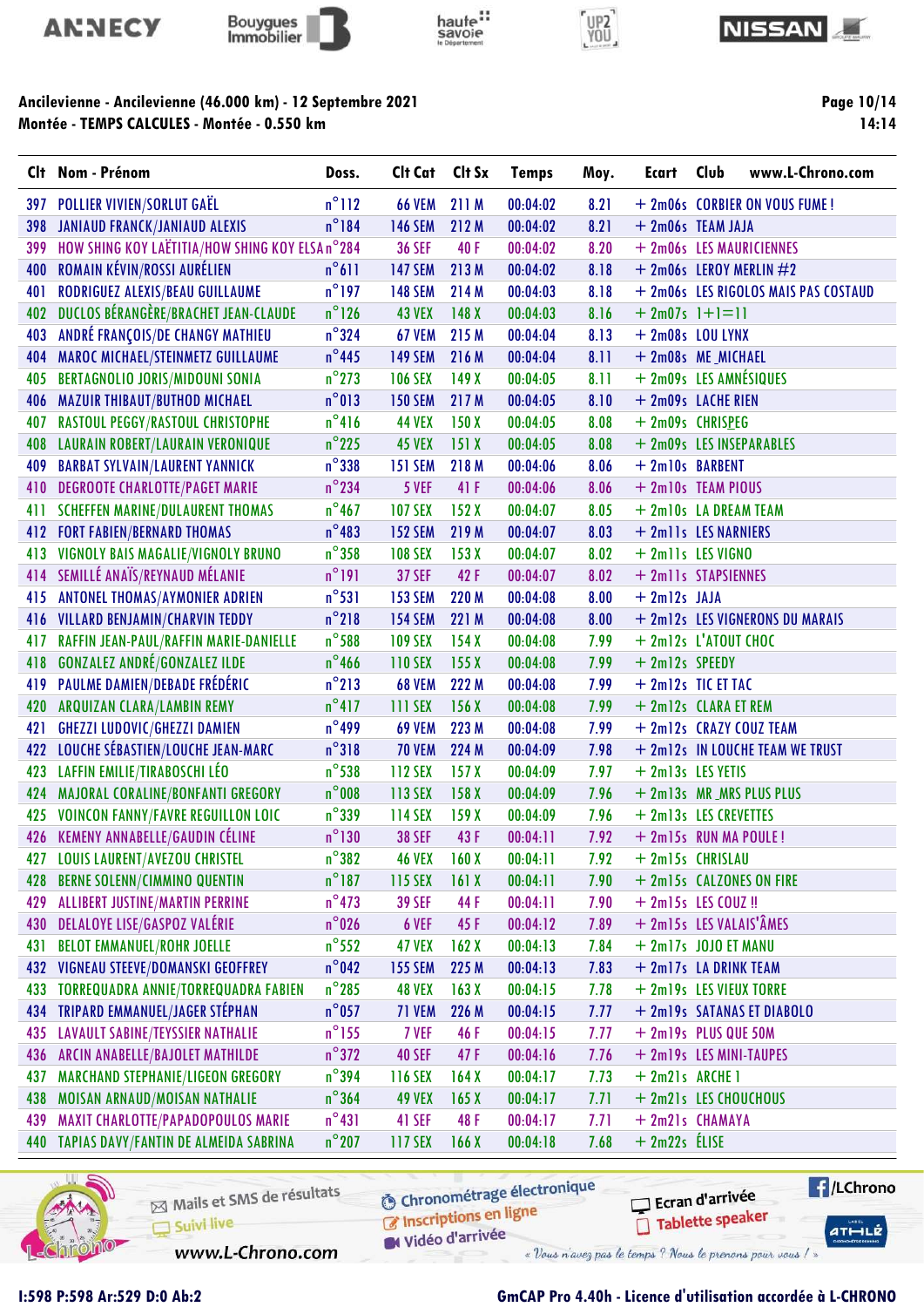







Page 11/14  $14:14$ 

## Ancilevienne - Ancilevienne (46.000 km) - 12 Septembre 2021 Montée - TEMPS CALCULES - Montée - 0.550 km

|     | Clt Nom - Prénom                                     | Doss.           | Clt Cat        | Clt Sx           | <b>Temps</b> | Moy. | Ecart            | Club<br>www.L-Chrono.com      |
|-----|------------------------------------------------------|-----------------|----------------|------------------|--------------|------|------------------|-------------------------------|
| 441 | JEAN JÉRÔME/REY SOPHIE                               | $n^{\circ}$ 393 | <b>50 VEX</b>  | 167 <sub>X</sub> | 00:04:19     | 7.66 |                  | $+ 2m23s$ SOPHIE JÉRÔME       |
| 442 | <b>LOREDON LOUIS-DANIEL/TASCON AURÉLLIEN</b>         | $n^{\circ}612$  | <b>72 VEM</b>  | 227 M            | 00:04:19     | 7.65 |                  | $+$ 2m23s LEROY MERLIN $\#3$  |
| 443 | <b>DUBOST MAXIME/COLLET LAURIANE</b>                 | $n^{\circ}$ 427 | 118 SEX        | 168 <sub>X</sub> | 00:04:20     | 7.64 |                  | + 2m24s MAXLAULAU'            |
|     | 444 COGLIATI MARIE LYNE/COGLIATI ENRICO              | $n^{\circ}350$  | 119 SEX        | 169X             | 00:04:20     | 7.63 | $+ 2m24s$ MARICO |                               |
| 445 | ARNAUD MICHAEL/THIRARD LAURENT                       | $n^{\circ}241$  | <b>73 VEM</b>  | 228 M            | 00:04:20     | 7.62 |                  | + 2m24s LES POTOS             |
| 446 | <b>GENLOT MICHEL/KNAB SONIA</b>                      | $n^{\circ}031$  | <b>51 VEX</b>  | 170X             | 00:04:20     | 7.62 |                  | + 2m24s ÇAVAOBOU              |
| 447 | <b>GOBAUT SYLVAIN/GOBAUT CINDY</b>                   | $n^{\circ}380$  | <b>120 SEX</b> | 171X             | 00:04:20     | 7.62 |                  | + 2m24s LES GO'BEAUX          |
| 448 | <b>BONTRON LOUISE/BADIN SOPHIE</b>                   | $n^{\circ}$ 296 | 42 SEF         | 49 F             | 00:04:21     | 7.61 |                  | + 2m25s GHIBLI RUNNERS        |
| 449 | <b>BROGERE ERIC/BROGERE ESTELLE</b>                  | $n^{\circ}$ 406 | <b>52 VEX</b>  | 172X             | 00:04:21     | 7.60 | $+ 2m25s$ ATTO   |                               |
|     | 450 MAUDEMAIN CHARLINE/BRUNEAU MICKAEL               | $n^{\circ}$ 065 | <b>121 SEX</b> | 173X             | 00:04:22     | 7.57 |                  | + 2m26s CHACHOUMICKA          |
| 451 | DUMAX CHRISTOPHE/DUMAX AGNÈS                         | $n^{\circ}$ 148 | <b>53 VEX</b>  | 174X             | 00:04:22     | 7.57 |                  | + 2m26s LES WARRIORS          |
| 452 | <b>VIVANT DAVID/PORTAZ JACK</b>                      | $n^{\circ}210$  | <b>156 SEM</b> | 229 M            | 00:04:22     | 7.57 |                  | + 2m26s VY AND PICHE          |
| 453 | <b>BONTAZ CHLOÉ/BASSO-BERT JULIE</b>                 | $n^{\circ}315$  | 43 SEF         | 50F              | 00:04:23     | 7.54 |                  | $+2m27s$ LES ZINES            |
| 454 | <b>BLIN FABIENNE/BLIN PATRICK</b>                    | $n^{\circ}010$  | <b>54 VEX</b>  | 175X             | 00:04:24     | 7.52 |                  | + 2m28s FABIENNE ET PATRICK   |
| 455 | PEGUET MADDY/LEGRAND ALICE                           | $n^{\circ}351$  | 44 SEF         | 51F              | 00:04:24     | 7.50 |                  | + 2m28s LES SWIMMEUSES        |
|     | 456 MARTON RICQUART LUCILE/MARTON EVRARD CH/n°524    |                 | <b>122 SEX</b> | 176X             | 00:04:25     | 7.50 |                  | $+ 2m28s$ MARTON'S            |
| 457 | LUPIN MÉGANE/ALLEMAND LUCIE                          | $n^{\circ}$ 525 | <b>45 SEF</b>  | 52F              | 00:04:25     | 7.48 |                  | + 2m29s LES BOUBINES          |
| 458 | MIGUEL FRANCOIS/MIGUEL MAXIME                        | $n^{\circ}$ 028 | <b>157 SEM</b> | 230 M            | 00:04:26     | 7.46 | + 2m30s FRAMAX   |                               |
| 459 | PINÇON ALEXIS/PINÇON ADELINE                         | $n^{\circ}221$  | <b>55 VEX</b>  | 177 <sub>X</sub> | 00:04:26     | 7.45 |                  | + 2m30s MARTY ET DOC'         |
|     | <b>460 SOUBEYRAND LAURA/DUPONT VIRGINIE</b>          | $n^{\circ}$ 240 | <b>46 SEF</b>  | 53 F             | 00:04:27     | 7.44 |                  | + 2m30s LES NO STRESS         |
| 461 | <b>GRAVE YANN/SUIVENG REMY</b>                       | $n^{\circ}$ 457 | <b>158 SEM</b> | 231 M            | 00:04:27     | 7.43 | + 2m31s REMYAN   |                               |
|     | 462 LE YAOUANC GAËLLE/LE YAOUANC ANDRÉ               | $n^{\circ}$ 072 | <b>123 SEX</b> | 178X             | 00:04:27     | 7.42 |                  | + 2m31s TEAM PLS              |
| 463 | PEDRALI SOPHIE/CORBALAN ALEXANDRA                    | $n^{\circ}362$  | 8 VEF          | 54 F             | 00:04:28     | 7.41 |                  | + 2m32s INTRÉPIDES GAZELLES ! |
| 464 | RICHTER BAPTISTE/KIEFFER LÉO                         | $n^{\circ}201$  | <b>159 SEM</b> | 232 M            | 00:04:28     | 7.40 |                  | + 2m32s TUCHES BROTHER        |
| 465 | OCAMPO ALPHONSE/OCAMPO NATHALIE                      | $n^{\circ}$ 053 | <b>56 VEX</b>  | 179X             | 00:04:30     | 7.34 |                  | + 2m34s LES INSÉPARABLES      |
| 466 | DE COUPADE DOMINIQUE/COQUERY ISABELLE                | $n^{\circ}$ 343 | 9 VEF          | 55 F             | 00:04:30     | 7.34 |                  | + 2m34s LES FOFOLLES          |
| 467 | <b>RAITANO ROMAIN/QUENTIN CHAPELET</b>               | $n^{\circ}325$  | <b>160 SEM</b> | 233 M            | 00:04:31     | 7.32 |                  | + 2m35s LES ROQUINS           |
| 468 | ROUSSEAU ALAIN/ROUSSELIN THIERRY                     | $n^{\circ}$ 245 | <b>74 VEM</b>  | 234 M            | 00:04:32     | 7.29 |                  | + 2m36s LES QUINQUAS FOOTEUX  |
| 469 | LIMACH EDDIE/DUPERRIER SIMOND ANAÏS                  | $n^{\circ}317$  | <b>124 SEX</b> | 180 X            | 00:04:32     | 7.29 |                  | + 2m36s EQUIPE CHILL          |
| 470 | DURAND GAELLE/AGUILAR NINIOSKA                       | $n^{\circ}$ 107 | <b>10 VEF</b>  | 56 F             | 00:04:33     | 7.26 |                  | + 2m37s LES DURES À CUIRE     |
| 471 | DUCRET ANDRÉANE/GAMMERI ALEXANDRA                    | $n^{\circ}139$  | <b>11 VEF</b>  | 57 F             | 00:04:34     | 7.25 |                  | + 2m37s PINK LADIES           |
| 472 | <b>GRANGER ANTHONY/JOYEUX THOMAS</b>                 | $n^{\circ}$ 566 | <b>125 SEX</b> | 181X             | 00:04:36     | 7.19 |                  | + 2m40s TEAM CHABERT          |
| 473 | <b>BATTARD DIDIER/SEIDHOM SAMEH</b>                  | $n^{\circ}$ 526 | <b>161 SEM</b> | 235 M            | 00:04:36     | 7.18 |                  | + 2m40s MACHINES              |
| 474 | <b>CONS ALEXIS/CONS OPHELIE</b>                      | $n^{\circ}$ 222 | <b>126 SEX</b> | 182X             | 00:04:37     | 7.17 |                  | + 2m41s ALBA'S TEAM           |
| 475 | <b>BOURGAULT CHARLES/BONIFACJ JEAN-CHARLES</b> n°200 |                 | <b>162 SEM</b> | 236 M            | 00:04:37     | 7.16 |                  | + 2m41s ROULEAUX RUNNERS      |
| 476 | FRESSINEAU EMILIE/TERPEND MANDY                      | $n^{\circ}$ 606 | 47 SEF         | 58 F             | 00:04:37     | 7.16 |                  | + 2m41s TEAM POKAÏ            |
| 477 | D'ORGEVILLE ALEXANDRA/SCHETTINI ALEXANDRE n°132      |                 | <b>127 SEX</b> | 183X             | 00:04:38     | 7.14 |                  | + 2m42s LES BUENOS            |
| 478 | <b>BLIN BASTIEN/GAIGNOUX RAPHAELLE</b>               | $n^{\circ}$ 007 | <b>128 SEX</b> | 184 X            | 00:04:39     | 7.10 |                  | + 2m43s LES PETITS CABRIS     |
| 479 | <b>SOIL MAGALI/JARNOUX DIDIER</b>                    | $n^{\circ}$ 177 | <b>57 VEX</b>  | 185X             | 00:04:41     | 7.05 | $+ 2m45s$ DIDMAG |                               |
| 480 | SALLES JEAN-BAPTISTE/BATISTA STÉPHANE                | $n^{\circ}$ 549 | <b>163 SEM</b> | 237 M            | 00:04:42     | 7.04 |                  | + 2m46s TIC ET TAC TEAM       |
| 481 | NORMAND ALEXANDRE/LE ROUX MATHILDE                   | $n^{\circ}$ 476 | <b>129 SEX</b> | 186X             | 00:04:43     | 7.01 |                  | + 2m47s PICHE_POCHE           |
| 482 | <b>DEMARTA NICOLAS/GONNET PIERRICK</b>               | $n^{\circ}$ 505 | <b>75 VEM</b>  | 238 M            | 00:04:45     | 6.95 |                  | + 2m49s BEAUF' EN PICNIC      |
| 483 | <b>MOUGENOT LAURENT/NSENDA THOMAS</b>                | $n^{\circ}$ 032 | <b>76 VEM</b>  | 239 M            | 00:04:45     | 6.95 |                  | + 2m49s TEAM ISHAKU           |
| 484 | <b>BALLEFIN LAURANNE/CALVI ERIC</b>                  | $n^{\circ}$ 036 | <b>130 SEX</b> | 187 <sub>X</sub> | 00:04:46     | 6.93 |                  | $+ 2m50s$ CHAPÔ JULÔ          |



Mails et SMS de résultats Suivi live

**6** Chronométrage électronique

**E** /LChrono Ecran d'arrivée Tablette speaker

 $ATHLZ$ 

Inscriptions en ligne W Vidéo d'arrivée

www.L-Chrono.com

1:598 P:598 Ar:529 D:0 Ab:2

GmCAP Pro 4.40h - Licence d'utilisation accordée à L-CHRONO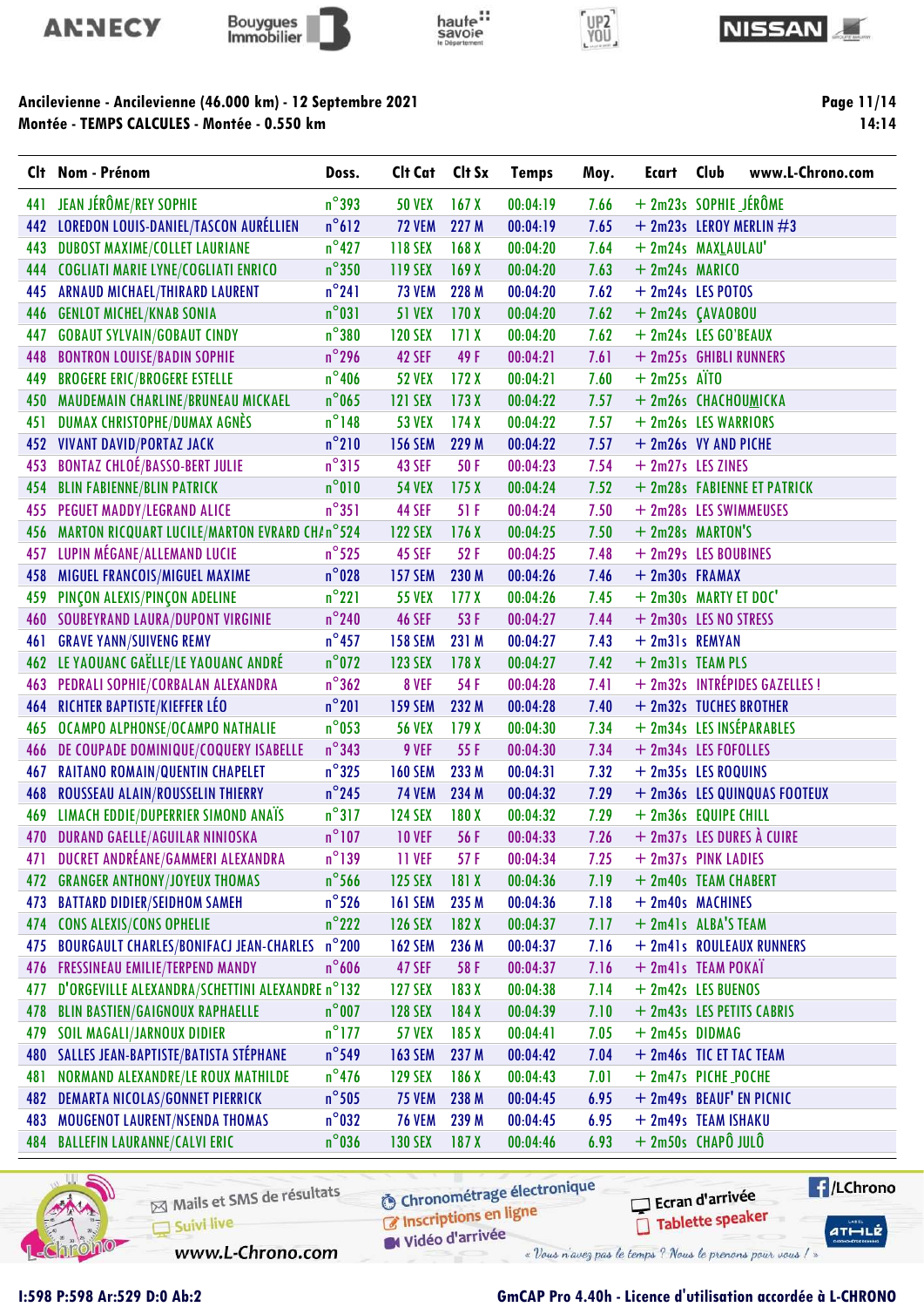









Page 12/14 14:14

|     | Clt Nom - Prénom                           | Doss.           | Clt Cat        | Clt Sx | <b>Temps</b> | Moy. | <b>Ecart</b>            | Club | www.L-Chrono.com                  |
|-----|--------------------------------------------|-----------------|----------------|--------|--------------|------|-------------------------|------|-----------------------------------|
| 485 | VIDAL LAURA/HARBONVILLE FRÉDÉRIC           | $n^{\circ}$ 537 | <b>131 SEX</b> | 188 X  | 00:04:48     | 6.90 | + 2m52s A CLOCHE PIED   |      |                                   |
| 486 | MACHUCA MANUEL/MACHUCA JULIEN              | $n^{\circ}$ 378 | <b>164 SEM</b> | 240 M  | 00:04:48     | 6.88 |                         |      | + 2m52s "LOS MACHUCAMBOS"         |
| 487 | <b>GATTUSO ANNABELLE/ROLANDO CHLOÉ</b>     | $n^{\circ}331$  | <b>12 VEF</b>  | 59F    | 00:04:48     | 6.88 |                         |      | + 2m52s TOUT DANS LE MENTAL       |
| 488 | <b>CHILD GUILLAUME/DE NOMAZY JÉRÔME</b>    | $n^{\circ}$ 044 | <b>77 VEM</b>  | 241 M  | 00:04:49     | 6.87 | $+ 2m53s$ 20 ANS DÉJÀ ! |      |                                   |
| 489 | LAVOREL CLÉMENTINE/GOUDEAU BAPTISTE        | $n^{\circ}$ 448 | <b>132 SEX</b> | 189 X  | 00:04:50     | 6.85 | $+ 2m53s$ ZIOUUU        |      |                                   |
| 490 | <b>GOURIN DANIEL/POTHIER STÉPHANIE</b>     | $n^{\circ}$ 178 | <b>58 VEX</b>  | 190X   | 00:04:50     | 6.83 | + 2m54s LES BRETONS     |      |                                   |
| 491 | QUILEZ ROMAIN/QUILEZ DANIEL                | $n^{\circ}404$  | <b>165 SEM</b> | 242 M  | 00:04:51     | 6.82 | + 2m55s QUILEZ FAMILY   |      |                                   |
| 492 | MOLINIER PAULINE/STRIKWERDA EZRA           | $n^{\circ}$ 049 | <b>48 SEF</b>  | 60F    | 00:04:51     | 6.81 |                         |      | + 2m55s OBJECTIF BATTRE GUILLAUME |
| 493 | <b>DECOURCELLE VINCENT/MIGNE YVANN</b>     | $n^{\circ}$ 249 | <b>166 SEM</b> | 243 M  | 00:04:53     | 6.76 | + 2m57s DOUBLE DRAGON   |      |                                   |
| 494 | MIMAUD EMMANUELLE/MIMAUD MARGOT            | $n^{\circ}$ 559 | 49 SEF         | 61F    | 00:04:54     | 6.74 | + 2m58s LES MIMOLETTES  |      |                                   |
| 495 | <b>FRENE GERALD/CHEVILLARD PIERRE YVES</b> | $n^{\circ}261$  | <b>78 VEM</b>  | 244 M  | 00:04:56     | 6.71 | + 3m00s FUCK2020!       |      |                                   |
| 496 | PATRUNO ANNE/DEBRA NATACHA                 | $n^{\circ}$ 076 | <b>13 VEF</b>  | 62F    | 00:04:56     | 6.70 |                         |      | + 3m00s LA CROQUETTE TEAM         |
| 497 | <b>LANDI FLORIS/SAPPEY MARIE</b>           | $n^{\circ}$ 436 | <b>133 SEX</b> | 191X   | 00:04:58     | 6.66 | + 3m02s SOSO FOREVER    |      |                                   |
| 498 | <b>DELSART DAPHNÉ/JUILLARD AGATHE</b>      | $n^{\circ}020$  | <b>50 SEF</b>  | 63F    | 00:05:00     | 6.61 |                         |      | + 3m04s LES GRANDES JAMBES        |
| 499 | DANIEL OLIVIER/DANIEL FRANÇOISE            | $n^{\circ}$ 068 | <b>59 VEX</b>  | 192X   | 00:05:01     | 6.60 |                         |      | + 3m04s LES MARINS D'EAU DOUCE    |
| 500 | LE ROUX JACQUES/CHASTEAU PHILIPPE          | $n^{\circ}$ 220 | <b>79 VEM</b>  | 245 M  | 00:05:02     | 6.56 | + 3m06s LES VIEUX       |      |                                   |
| 501 | <b>AUDIBRAN FABIEN/CHEMIN SAM</b>          | $n^{\circ}$ 514 | <b>80 VEM</b>  | 246 M  | 00:05:05     | 6.50 | + 3m09s LES BLONDS      |      |                                   |
| 502 | ETIENNE NICOLAS/PESENTI STEPHANIE          | $n^{\circ}$ 070 | <b>60 VEX</b>  | 193X   | 00:05:06     | 6.47 | + 3m10s PESETIENNE      |      |                                   |
|     | 503 STELLIO CLAIRE/DUVERNEY ELIE           | $n^{\circ}$ 395 | <b>134 SEX</b> | 194X   | 00:05:07     | 6.46 | + 3mlls ARCHE 3         |      |                                   |
| 504 | LOURAGH ABDELOUAID/DRAME ASSANE            | $n^{\circ}401$  | <b>167 SEM</b> | 247 M  | 00:05:08     | 6.45 |                         |      | + 3m12s LES PEAKY BLINDERS        |
| 505 | <b>CROTTET-FALCOT RÉMI/CROTTET GILLES</b>  | $n^{\circ}104$  | <b>168 SEM</b> | 248 M  | 00:05:08     | 6.44 | $+3ml2s$ GUDULE         |      |                                   |
| 506 | <b>EMPEREUR DIDIER/EMPEREUR QUENTIN</b>    | $n^{\circ}$ 332 | <b>169 SEM</b> | 249 M  | 00:05:10     | 6.40 | + 3m14s LES EMPEREURS   |      |                                   |
| 507 | FLAMION ANTONIN/FLAMION LAURINE            | $n^{\circ}$ 236 | <b>135 SEX</b> | 195X   | 00:05:12     | 6.36 | $+3ml6s$ FLAMION        |      |                                   |
| 508 | PEYRON MARILOU/SCHLUP TIFANY               | $n^{\circ}515$  | <b>51 SEF</b>  | 64F    | 00:05:14     | 6.31 | + 3m18s LES BÉTONNIÈRES |      |                                   |
| 509 | <b>GRANDIN ROMANE/RENARD NATHALIE</b>      | $n^{\circ}$ 224 | <b>52 SEF</b>  | 65F    | 00:05:14     | 6.31 | + 3m18s TEAM ATHÉNA     |      |                                   |
| 510 | <b>GENOLI STÉPHANE/SUBIT LAETITIA</b>      | $n^{\circ}353$  | <b>136 SEX</b> | 196X   | 00:05:15     | 6.29 |                         |      | + 3m19s BONNIE AND CLIMB          |
| 511 | QUILEZ EVA/COGNARD ERWAN                   | $n^{\circ}$ 267 | <b>137 SEX</b> | 197X   | 00:05:16     | 6.27 | $+3m20s$ QUICO'S        |      |                                   |
| 512 | <b>SANIEZ OLIVIER/TOLLET PIERRE</b>        | $n^{\circ}103$  | <b>170 SEM</b> | 250 M  | 00:05:16     | 6.27 | + 3m20s LES GOODVIBERS  |      |                                   |
| 513 | DASNOIS VALENTINE/ALDA MICHÈLE             | $n^{\circ}$ 266 | <b>14 VEF</b>  | 66F    | 00:05:17     | 6.25 |                         |      | + 3m21s LES POMPOMS GIRLS         |
|     | 514 MORTIER SÉBASTIEN/GARCIA BRUNO         | $n^{\circ}342$  | <b>171 SEM</b> | 251 M  | 00:05:19     | 6.22 | + 3m23s LE RETOUR       |      |                                   |
|     | 515 DUPERAY LAURENCE/IVIC ALAIN            | $n^{\circ}373$  | <b>61 VEX</b>  | 198X   | 00:05:19     | 6.22 | + 3m23s PADDLETEAM      |      |                                   |
|     | 516 VANOTTI AUDREY/DIDONA PAULINE          | $n^{\circ}$ 424 | <b>53 SEF</b>  | 67F    | 00:05:23     | 6.15 |                         |      | + 3m27s LA PETITE ANNECIENNE      |
| 517 | LEPAGE ERIC/LEPAGE PERRINE                 | $n^{\circ}$ 257 | <b>138 SEX</b> | 199X   | 00:05:26     | 6.08 | $+3m30s$ 22 + 58 = 80   |      |                                   |
|     | 518 CAZEAUX KINAN/DUFRENE LOÏC             | $n^{\circ}$ 501 | <b>172 SEM</b> | 252 M  | 00:05:28     | 6.05 | + 3m32s PROJET CHERKI   |      |                                   |
| 519 | <b>VESIN ALINE/REPULLES DENIS</b>          | $n^{\circ}105$  | <b>62 VEX</b>  | 200X   | 00:05:30     | 6.01 | $+3m34s$ ATD            |      |                                   |
| 520 | JOGUET JEAN-PIERRE/JOGUET ELODIE           | $n^{\circ}$ 232 | <b>139 SEX</b> | 201 X  | 00:05:43     | 5.78 | + 3m47s LES JOGU'EURS   |      |                                   |
| 521 | <b>CHAUVINEAU MARC/GARINO THIERRY</b>      | $n^{\circ}$ 125 | 81 VEM         | 253 M  | 00:05:52     | 5.63 | $+3m56s$ TOTO MARCO     |      |                                   |
|     | 522 GRISNAUX JEAN-CLAUDE/GRISNAUX HELENE   | $n^{\circ}$ 022 | <b>140 SEX</b> | 202 X  | 00:06:00     | 5.51 | + 4m04s LES RAPHOUX     |      |                                   |
| 523 | LOPES FRESSINET ÉMILIE/WATERLOT CÉLINE     | $n^{\circ}$ 446 | <b>15 VEF</b>  | 68F    | 00:06:14     | 5.30 | + 4m18s LES WATERLOPES  |      |                                   |
| 524 | DELCOURT JÉRÉMY/ZANETTO ALEXIS             | $n^{\circ}322$  | <b>173 SEM</b> | 254 M  | 00:06:23     | 5.17 | + 4m27s TEAM VINTAGE    |      |                                   |
| 525 | <b>PARADIS VALENTIN/PARADIS MATHIEU</b>    | $n^{\circ}481$  | <b>174 SEM</b> | 255 M  | 00:06:24     | 5.16 | + 4m28s TOM_JERRY       |      |                                   |
| 526 | <b>VIDOT ELPHEGE/URBAN THIERRY</b>         | $n^{\circ}$ 248 | <b>175 SEM</b> | 256 M  | 00:06:25     | 5.15 |                         |      | + 4m29s LES RONDOUDOUS            |
| 527 | <b>DURAND FRANÇOIS/BURG LAETITIA</b>       | $n^{\circ}602$  | <b>141 SEX</b> | 203 X  | 00:06:35     | 5.02 | $+$ 4m39s UP2YOU        |      |                                   |
|     | 528 LEFORT JULIE/REMOLEUR RAPHAELLE        | $n^{\circ}119$  | <b>16 VEF</b>  | 69F    | 00:07:04     | 4.68 |                         |      | + 5m08s LES BIEN NOMMEES          |

haute:



Mails et SMS de résultats Suivi live

**6** Chronométrage électronique

C Inscriptions en ligne Widéo d'arrivée

www.L-Chrono.com

« Vous n'avez pas le temps ? Nous le prenons pour vous / »

Ecran d'arrivée

Tablette speaker

**E** /LChrono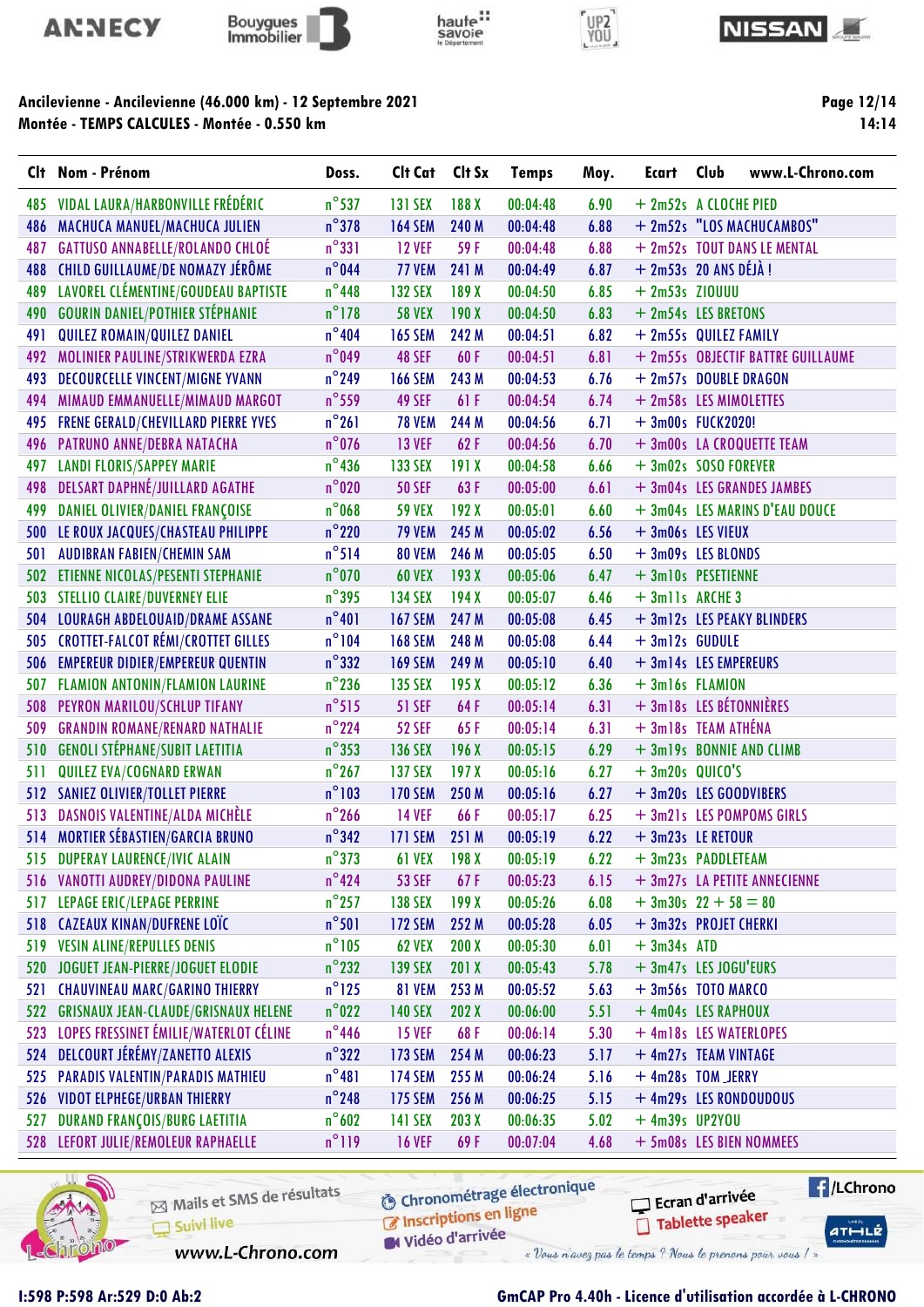







Ancilevienne - Ancilevienne (46.000 km) - 12 Septembre 2021 Montée - TEMPS CALCULES - Montée - 0.550 km

Page 13/14 14:14

|                | Clt Nom - Prénom                               | Doss.           | Clt Cat       | Clt Sx | <b>Temps</b> | Moy. | <b>Ecart</b>            | Club                 | www.L-Chrono.com                        |
|----------------|------------------------------------------------|-----------------|---------------|--------|--------------|------|-------------------------|----------------------|-----------------------------------------|
| 529            | <b>BIRBA LINDSEY/SANTALUCIA JORRIS</b>         | $n^{\circ}$ 550 | <b>63 VEX</b> | 204 X  | 00:07:07     | 4.64 | + 5mlls LES HYDROLIQUES |                      |                                         |
|                | <b>BADEL AURÉLIE/FOURNIER COMTE LUC</b>        | $n^{\circ}$ 508 | <b>SEX</b>    | X      |              |      |                         | <b>ADIMC 2</b>       |                                         |
|                | BARRAQUAND EP.JIDDANE SARAH/JIDDANE MEHEn°365  |                 | <b>SEX</b>    | X      |              |      |                         | <b>RB FEVER</b>      |                                         |
|                | <b>BATOUX MARINE/BATOUX BARTHELEMY</b>         | $n^{\circ}$ 478 | <b>VEX</b>    | X      |              |      |                         | <b>MOULINES</b>      |                                         |
| ä,             | <b>BAUD ALEXIS/CHAUX YOANN</b>                 | $n^{\circ}$ 163 | <b>SEM</b>    | M      |              |      |                         | <b>FOURNIER</b>      |                                         |
| ÷              | <b>BONIFACE OLIVIER/BONIFACE CHARLOTTE</b>     | $n^{\circ}128$  | <b>VEX</b>    | X      |              |      |                         | <b>BONI</b>          |                                         |
| ÷              | <b>BONOT PHILIPPE/BONOT ANNE</b>               | $n^{\circ}$ 523 | <b>VEX</b>    | X      |              |      |                         |                      | <b>LA TONG FAMILLY</b>                  |
| ä              | <b>BOUCHAHDANE NOUREDINE/BIGRAT JULIEN</b>     | $n^{\circ}011$  | <b>SEM</b>    | M      |              |      |                         |                      | <b>CASTOLO ET MINANDA</b>               |
|                | BRET VANESSA/MORALES FERNANDEZ ALEJANDROn°152  |                 | <b>VEX</b>    | χ      |              |      |                         | <b>MEXICO</b>        |                                         |
|                | <b>BURTIN CHRISTOPHE/COTTET PUINEL SYLVIE</b>  | $n^{\circ}$ 277 | <b>VEX</b>    | X      |              |      |                         | <b>CHRISTOSYL</b>    |                                         |
| ÷              | <b>CHABRAND VALENTIN/DELPECH NICOLAS</b>       | $n^{\circ}421$  | <b>SEM</b>    | M      |              |      |                         | ZIG_ZAG              |                                         |
|                | <b>CHAUQUET ROMAIN/LOURDELLE FABIENNE</b>      | $n^{\circ}$ 054 | <b>VEX</b>    | X      |              |      |                         |                      | LES COUREURS DU DIMANCHE                |
| ä,             | <b>CORBIER GUILLAUME/GIRARD BENJAMIN</b>       | $n^{\circ}$ 468 | <b>SEM</b>    | M      |              |      |                         | <b>GUIBEN</b>        |                                         |
|                | <b>COUDURIER DELPHINE/CHATARD ESTELLE</b>      | $n^{\circ}$ 336 | <b>SEF</b>    | F      |              |      |                         |                      | <b>LES SOEURSCOUDU!</b>                 |
|                | <b>CREMAZY SOPHIE/ROY GUILLAUME</b>            | $n^{\circ}281$  | <b>SEX</b>    | X      |              |      |                         | <b>BONAVENTURE</b>   |                                         |
| ÷              | DAUDIN CATHERINE/COUSIN SYLVAIN                | $n^{\circ}386$  | <b>VEX</b>    | X      |              |      |                         | <b>SYLVAIN_KTI</b>   |                                         |
| ÷              | DAVILLERD MURIEL/CLEMENT STÉPHANE              | $n^{\circ}$ 147 | <b>VEX</b>    | X      |              |      |                         | <b>MUST</b>          |                                         |
|                | DE PONTE LUCIE/MILLS XAVIER                    | $n^{\circ}$ 154 | <b>SEX</b>    | X      |              |      |                         | <b>LES VANLIFERS</b> |                                         |
|                | <b>DELALANDE JULIEN/DELALANDE SOPHIE</b>       | $n^{\circ}$ 430 | <b>VEX</b>    | X      |              |      |                         | <b>COOLOS</b>        |                                         |
|                | <b>DURAND ANAIS/PIRAUD MAXENCE</b>             | $n^{\circ}$ 237 | <b>SEX</b>    | X      |              |      |                         |                      | <b>TEAM LACTIQUE</b>                    |
|                | DUTOIT ADELINE/CHAUVET JESSICA                 | $n^{\circ}511$  | <b>SEF</b>    | F      |              |      |                         | #BOULETS             |                                         |
| ÷              | <b>ELADIE LAETITIA/ELADIE CAMILLE</b>          | $n^{\circ}$ 140 | <b>SEF</b>    | F      |              |      |                         |                      | <b>LES SUPER WOMEN</b>                  |
| ä,             | <b>EXCOFFIER ALAIN/HASCOET PIERRE</b>          | $n^{\circ}422$  | <b>SEM</b>    | M      |              |      |                         |                      | <b>TEAM SONSOGNI</b>                    |
|                | FALCONNET ANNE-LAURE/SHAW-MANILLIER EMILIn°428 |                 | <b>SEF</b>    | F      |              |      |                         |                      | <b>ZE DREAM TEAM</b>                    |
| ÷              | FEYEUX ANTONIN/FEYEUX ARTHUR                   | $n^{\circ}$ 167 | <b>SEM</b>    | M      |              |      |                         | <b>LES FRANGINS</b>  |                                         |
| $\blacksquare$ | <b>FOREST STÉPHANE/FOREST SOPHIE</b>           | $n^{\circ}$ 196 | <b>VEX</b>    | X      |              |      |                         | <b>TI PUNCHS</b>     |                                         |
| ÷,             | FORT JEROME/UGHETTO MONFRIN ELODIE             | $n^{\circ}$ 050 | <b>SEX</b>    | X      |              |      |                         | <b>CHOU</b>          |                                         |
| ÷,             | <b>FRESNEL FABIEN/GULLI CHRISTOPHE</b>         | $n^{\circ}463$  | <b>VEM</b>    | M      |              |      |                         |                      | <b>FABIEN_CHRISTOPHE</b>                |
|                | <b>GALPIN JEAN/GALPIN-OSSONCE SABINE</b>       | $n^{\circ}$ 369 | <b>SEX</b>    | X      |              |      |                         |                      | LES AVENTURIERS GLACÉS                  |
|                | <b>GARRAUD VICTOR/NEGRO SEBASTIEN</b>          | $n^{\circ}$ 123 | <b>SEM</b>    | M      |              |      |                         |                      | LES ÉCUREUILS ENDIABLÉS                 |
|                | <b>GESTO JAVIER/OUART FABIEN</b>               | $n^{\circ}109$  | <b>VEM</b>    | M      |              |      |                         |                      | <b>LA VIELLE VILLE</b>                  |
|                | <b>GILBERT ALIX/GILBERT CHARLES</b>            | $n^{\circ}$ 171 | <b>SEX</b>    | X      |              |      |                         |                      | <b>GILBERT'S TEAM</b>                   |
| ÷              | <b>GILBERT CATHERINE/GILBERT ALEXANDRE</b>     | $n^{\circ}$ 170 | <b>VEX</b>    | X      |              |      |                         | <b>GILBERT</b>       |                                         |
| ÷              | <b>GILBERT CLEMENCE/PUISSANT GUILLAUME</b>     | $n^{\circ}$ 541 | <b>SEX</b>    | χ      |              |      |                         | <b>CLEM_GUITCH</b>   |                                         |
| Ĭ.             | <b>GIRAUD SERGE/MAGNIER ELODIE</b>             | $n^{\circ}$ 607 | <b>SEX</b>    | X      |              |      |                         | <b>SERGELO</b>       |                                         |
|                | <b>GUILLAUME RAMEL/MONIER EMELINE</b>          | $n^{\circ}412$  | <b>SEX</b>    | X      |              |      |                         | <b>CECCON BTP</b>    |                                         |
| ä,             | <b>GUY JONATHAN/CASON STEPHANE</b>             | $n^{\circ}$ 150 | <b>VEM</b>    | M      |              |      |                         |                      | <b>PAPYS RUNNERS</b>                    |
| $\blacksquare$ | <b>HAMEL MARION/FANJAT PAULINE</b>             | $n^{\circ}$ 376 | <b>SEF</b>    | F      |              |      |                         | <b>JIGZ ET JAGZ</b>  |                                         |
| ÷              | JACQUIN ERNESTINE/MEYER CAROLINE               | $n^{\circ}$ 574 | <b>SEF</b>    | F      |              |      |                         | <b>ADIMC 742</b>     |                                         |
| ÷              | <b>JEANDROZ ROBIN/ALEXANDRE ANDY</b>           | $n^{\circ}$ 452 | <b>SEM</b>    | M      |              |      |                         |                      | <b>FOX ET ROUXKY EN BALADE À ANNECY</b> |
| Ĭ.             | <b>JEANDROZ YANN/MACIEJEWSKI KÉVIN</b>         | $n^{\circ}$ 491 | <b>SEM</b>    | M      |              |      |                         |                      | PIPO ET MOLO FONT DU VÉLO               |
| $\blacksquare$ | <b>LAPEYRE JULIEN/DUROCHER THOMAS</b>          | $n^{\circ}082$  | <b>SEM</b>    | M      |              |      |                         |                      | <b>LES CASSEURS FLOTTEURS</b>           |
| ÷              | LE BOETTE QUENTIN/OGIER MATHIAS                | $n^{\circ}$ 304 | <b>SEM</b>    | M      |              |      |                         |                      | LA FAM'S EN - DE 3H                     |
| ÷              | LE ROUX ANVAL/BLANC LAETITIA                   | $n^{\circ}$ 294 | <b>VEF</b>    | F      |              |      |                         | GANG'AZ              |                                         |



Mails et SMS de résultats Suivi live

**6** Chronométrage électronique

C Inscriptions en ligne Widéo d'arrivée

www.L-Chrono.com

« Vous n'avez pas le temps ? Nous le prenons pour vous / »

## I:598 P:598 Ar:529 D:0 Ab:2 GmCAP Pro 4.40h - Licence d'utilisation accordée à L-CHRONO

Ecran d'arrivée

Tablette speaker

**E** /LChrono